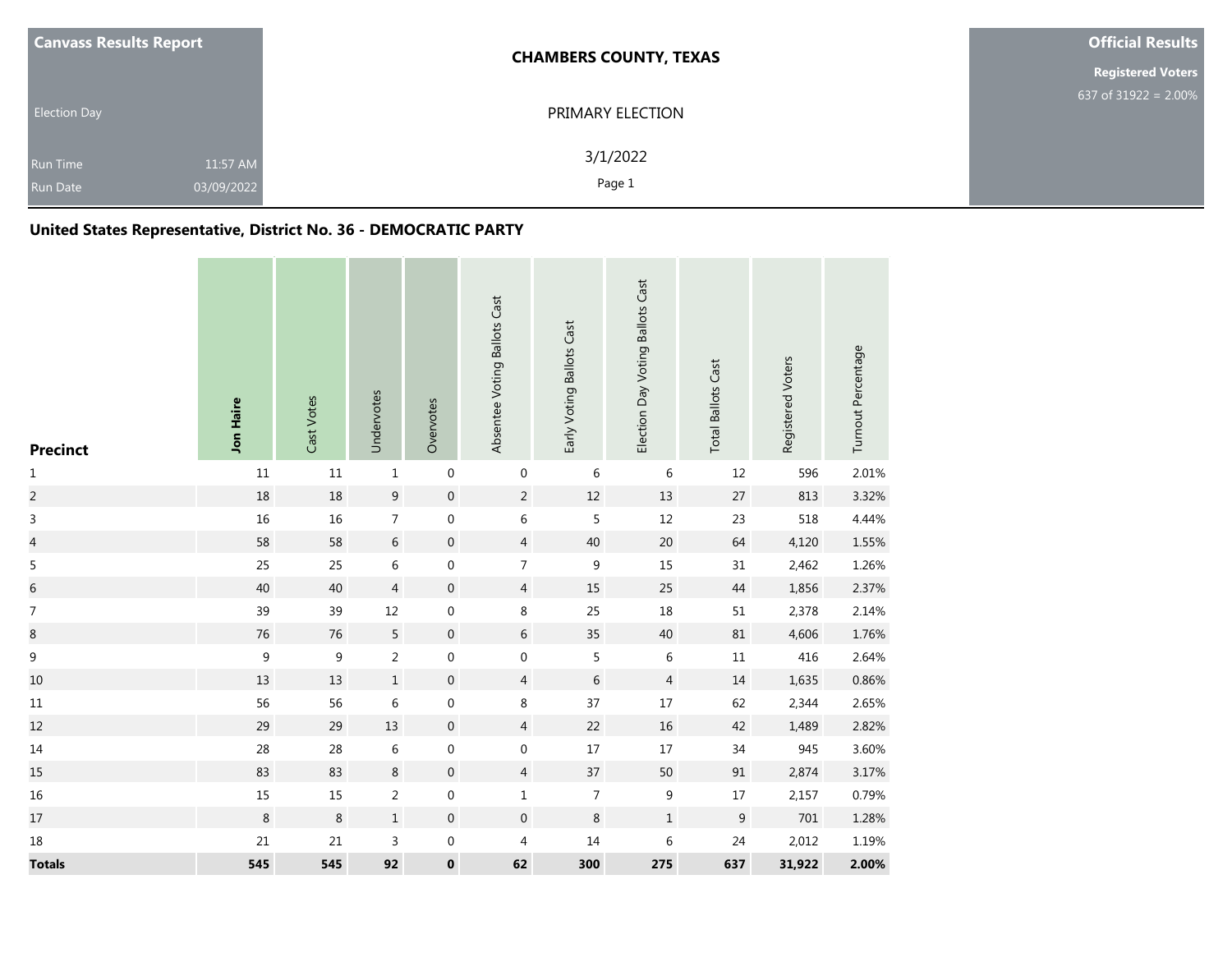| <b>Canvass Results Report</b> |                        | <b>CHAMBERS COUNTY, TEXAS</b> | <b>Official Results</b>  |  |  |  |
|-------------------------------|------------------------|-------------------------------|--------------------------|--|--|--|
|                               |                        |                               | <b>Registered Voters</b> |  |  |  |
| <b>Election Day</b>           |                        | PRIMARY ELECTION              | 637 of 31922 = $2.00\%$  |  |  |  |
| <b>Run Time</b><br>Run Date   | 11:57 AM<br>03/09/2022 | 3/1/2022<br>Page 2            |                          |  |  |  |

#### **Governor - DEMOCRATIC PARTY**

| <b>Precinct</b>  | <b>Beto O'Rourke</b> | Diaz<br>Yor      | <b>Rich Wakeland</b> | Cooper<br>Michael | (Inno) Barrientez<br>Inocencio | Cast Votes | Undervotes       | Overvotes      | Absentee Voting Ballots Cast | Cast<br>Early Voting Ballots | Election Day Voting Ballots Cast | Cast<br><b>Total Ballots</b> | Registered Voters | Turnout Percentage |
|------------------|----------------------|------------------|----------------------|-------------------|--------------------------------|------------|------------------|----------------|------------------------------|------------------------------|----------------------------------|------------------------------|-------------------|--------------------|
| $\mathbf{1}$     | 12                   | $\mathbf 0$      | $\mathbf 0$          | $\mathbf 0$       | $\mathbf 0$                    | 12         | $\boldsymbol{0}$ | $\mathbf 0$    | $\mathbf 0$                  | 6                            | 6                                | 12                           | 596               | 2.01%              |
| $\overline{a}$   | 22                   | $\mathbf 1$      | $\mathsf{O}\xspace$  | $1\,$             | $\overline{2}$                 | 26         | $\mathbf{1}$     | $\mathbf 0$    | $\overline{2}$               | $12\,$                       | 13                               | 27                           | 813               | 3.32%              |
| $\mathsf{3}$     | $20\,$               | $\boldsymbol{0}$ | $\mathbf 0$          | $\,1\,$           | $\boldsymbol{0}$               | 21         | $\overline{2}$   | $\mathbf 0$    | $\,$ 6 $\,$                  | $\overline{5}$               | 12                               | 23                           | 518               | 4.44%              |
| $\overline{a}$   | 55                   | $\mathbf{3}$     | $\overline{2}$       | $\overline{4}$    | $\overline{0}$                 | 64         | $\mathbf 0$      | $\overline{0}$ | $\overline{4}$               | 40                           | 20                               | 64                           | 4,120             | 1.55%              |
| 5                | $27\,$               | $\mathbf{1}$     | $\mathbf 0$          | $\overline{2}$    | $\mathbf 0$                    | $30\,$     | $\mathbf{1}$     | $\mathbf 0$    | $\overline{7}$               | 9                            | 15                               | 31                           | 2,462             | 1.26%              |
| $\sqrt{6}$       | 35                   | $1\,$            | $1\,$                | $\overline{4}$    | $\,1\,$                        | 42         | $\overline{2}$   | $\mathbf 0$    | $\overline{4}$               | 15                           | 25                               | 44                           | 1,856             | 2.37%              |
| $\overline{7}$   | 42                   | $\mathsf{3}$     | $\mathbf 0$          | $\mathsf{3}$      | $\mathbf 0$                    | 48         | 3                | $\mathbf 0$    | 8                            | 25                           | 18                               | 51                           | 2,378             | 2.14%              |
| $\bf 8$          | 70                   | $\mathbf{3}$     | $\mathbf{1}$         | $\overline{4}$    | $\mathbf{3}$                   | 81         | $\mathbf 0$      | $\mathbf 0$    | $6\,$                        | 35                           | 40                               | 81                           | 4,606             | 1.76%              |
| $\boldsymbol{9}$ | 10                   | $\mathbf 0$      | $\mathbf 0$          | $\mathbf 0$       | $\mathbf 0$                    | 10         | $\mathbf{1}$     | $\mathbf 0$    | $\mathbf 0$                  | 5                            | 6                                | 11                           | 416               | 2.64%              |
| $10\,$           | 11                   | $\boldsymbol{0}$ | $\boldsymbol{0}$     | $\overline{2}$    | $\mathbf{1}$                   | 14         | $\boldsymbol{0}$ | $\mathbf 0$    | $\sqrt{4}$                   | $\sqrt{6}$                   | $\overline{4}$                   | 14                           | 1,635             | 0.86%              |
| $11\,$           | 56                   | $\boldsymbol{0}$ | $\overline{2}$       | $\overline{2}$    | $\mathbf{1}$                   | 61         | $\mathbf{1}$     | $\mathbf 0$    | $\,8\,$                      | $37\,$                       | 17                               | 62                           | 2,344             | 2.65%              |
| 12               | 32                   | $\overline{2}$   | $\mathbf 0$          | $\,8\,$           | $\overline{0}$                 | 42         | $\mathbf{0}$     | $\overline{0}$ | $\overline{4}$               | 22                           | 16                               | 42                           | 1,489             | 2.82%              |
| 14               | 31                   | $\mathbf{1}$     | $\mathbf 0$          | $\overline{2}$    | $\mathbf 0$                    | 34         | $\boldsymbol{0}$ | $\mathbf 0$    | $\mathbf 0$                  | 17                           | 17                               | 34                           | 945               | 3.60%              |
| 15               | 84                   | $\overline{4}$   | $\overline{2}$       | $\mathbf{1}$      | $\mathbf 0$                    | 91         | $\mathbf 0$      | $\overline{0}$ | $\overline{4}$               | $37$                         | 50                               | 91                           | 2,874             | 3.17%              |
| $16\,$           | 15                   | $\boldsymbol{0}$ | $\boldsymbol{0}$     | $\overline{2}$    | $\mathbf 0$                    | 17         | 0                | 0              | $\mathbf{1}$                 | $\overline{7}$               | 9                                | 17                           | 2,157             | 0.79%              |
| 17               | $\,8\,$              | $1\,$            | $\mathbf 0$          | $\overline{0}$    | $\overline{0}$                 | 9          | $\mathbf{0}$     | $\mathbf 0$    | $\boldsymbol{0}$             | $\,8\,$                      | $\mathbf{1}$                     | 9                            | 701               | 1.28%              |
| $18\,$           | 19                   | $\mathsf{3}$     | $\mathbf{1}$         | $\mathbf{1}$      | $\mathbf 0$                    | 24         | $\mathbf 0$      | $\mathbf 0$    | $\overline{a}$               | 14                           | 6                                | 24                           | 2,012             | 1.19%              |
| <b>Totals</b>    | 549                  | 23               | $\boldsymbol{9}$     | 37                | $\bf 8$                        | 626        | ${\bf 11}$       | $\mathbf 0$    | 62                           | 300                          | 275                              | 637                          | 31,922            | 2.00%              |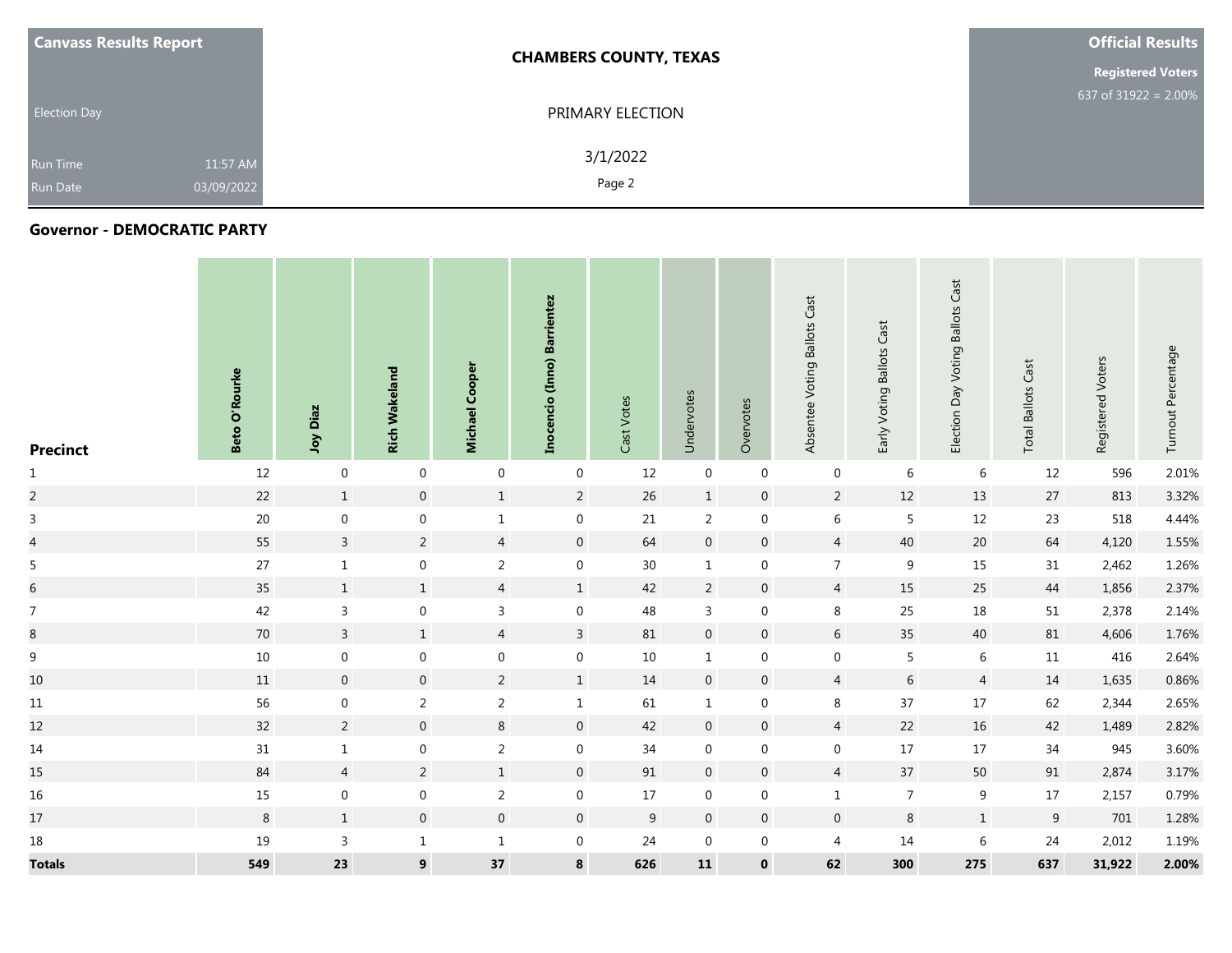| <b>Canvass Results Report</b>      |                        | <b>CHAMBERS COUNTY, TEXAS</b> | <b>Official Results</b>  |
|------------------------------------|------------------------|-------------------------------|--------------------------|
|                                    |                        |                               | <b>Registered Voters</b> |
| <b>Election Day</b>                |                        | PRIMARY ELECTION              | 637 of 31922 = $2.00\%$  |
| <b>Run Time</b><br><b>Run Date</b> | 11:57 AM<br>03/09/2022 | 3/1/2022<br>Page 3            |                          |

#### **Lieutenant Governor - DEMOCRATIC PARTY**

| <b>Precinct</b>  | Carla Brailey  | Mike Collier   | Michelle Beckley | Cast Votes       | Undervotes       | Overvotes        | Absentee Voting Ballots Cast | Early Voting Ballots Cast | Election Day Voting Ballots Cast | <b>Total Ballots Cast</b> | Registered Voters | Turnout Percentage |
|------------------|----------------|----------------|------------------|------------------|------------------|------------------|------------------------------|---------------------------|----------------------------------|---------------------------|-------------------|--------------------|
| $\mathbf 1$      | 4              | $\overline{4}$ | 4                | 12               | $\pmb{0}$        | $\boldsymbol{0}$ | $\boldsymbol{0}$             | 6                         | 6                                | 12                        | 596               | 2.01%              |
| $\overline{c}$   | $\sqrt{ }$     | 15             | $5\phantom{.0}$  | $27\,$           | $\boldsymbol{0}$ | $\mathbf 0$      | $\overline{2}$               | $12\,$                    | 13                               | $27\,$                    | 813               | 3.32%              |
| $\mathsf{3}$     | $10\,$         | $\,$ 6 $\,$    | 5                | $21\,$           | $\overline{2}$   | $\mathbf 0$      | $\,$ 6 $\,$                  | 5                         | $12$                             | 23                        | 518               | 4.44%              |
| $\overline{a}$   | 28             | $20\,$         | 13               | 61               | $\mathbf{3}$     | $\mathbf 0$      | $\overline{4}$               | $40\,$                    | $20\,$                           | 64                        | 4,120             | 1.55%              |
| 5                | $10\,$         | $15\,$         | $\mathbf{3}$     | 28               | $\mathsf{3}$     | $\boldsymbol{0}$ | $\overline{7}$               | $\boldsymbol{9}$          | 15                               | $31\,$                    | 2,462             | 1.26%              |
| $\sqrt{6}$       | 14             | $18\,$         | $\bf 8$          | $40\,$           | $\overline{4}$   | $\mathbf 0$      | $\overline{4}$               | $15\,$                    | 25                               | $44\,$                    | 1,856             | 2.37%              |
| $\overline{7}$   | 21             | $15\,$         | $\boldsymbol{9}$ | $45\,$           | $\,$ 6 $\,$      | $\boldsymbol{0}$ | $\,8\,$                      | 25                        | 18                               | 51                        | 2,378             | 2.14%              |
| $\boldsymbol{8}$ | 25             | $31\,$         | $20\,$           | $76\,$           | $5\phantom{a}$   | $\boldsymbol{0}$ | $6\,$                        | 35                        | $40\,$                           | $81\,$                    | 4,606             | 1.76%              |
| $\boldsymbol{9}$ | 4              | $\overline{4}$ | $\mathbf{1}$     | $\boldsymbol{9}$ | $\overline{2}$   | $\boldsymbol{0}$ | $\boldsymbol{0}$             | $\overline{5}$            | $\,6\,$                          | $11\,$                    | 416               | 2.64%              |
| $10\,$           | $\mathsf{3}$   | $\overline{7}$ | $\mathsf{3}$     | $13\,$           | $\,1$            | $\mathbf 0$      | $\overline{4}$               | $\sqrt{6}$                | $\overline{4}$                   | $14\,$                    | 1,635             | 0.86%              |
| $11\,$           | 25             | $20\,$         | 16               | 61               | $\mathbf 1$      | $\boldsymbol{0}$ | $\,8\,$                      | 37                        | $17\,$                           | 62                        | 2,344             | 2.65%              |
| 12               | $17\,$         | $\sqrt{6}$     | $14\,$           | $37\,$           | $5\phantom{a}$   | $\mathbf 0$      | $\overline{4}$               | $22\,$                    | $16\,$                           | 42                        | 1,489             | 2.82%              |
| $14\,$           | 19             | 5              | $\,8\,$          | 32               | $\overline{2}$   | $\boldsymbol{0}$ | $\boldsymbol{0}$             | $17\,$                    | $17$                             | 34                        | 945               | 3.60%              |
| 15               | 35             | 32             | $20\,$           | $87\,$           | $\overline{4}$   | $\mathbf 0$      | $\overline{4}$               | $37\,$                    | 50                               | $91\,$                    | 2,874             | 3.17%              |
| 16               | $\,$ 6 $\,$    | $\overline{7}$ | $\overline{2}$   | $15\,$           | $\overline{2}$   | $\boldsymbol{0}$ | $\mathbf 1$                  | $\overline{7}$            | $\boldsymbol{9}$                 | $17\,$                    | 2,157             | 0.79%              |
| $17\,$           | $\overline{3}$ | $\overline{3}$ | $\mathbf{3}$     | $\boldsymbol{9}$ | $\mathbf 0$      | $\boldsymbol{0}$ | $\boldsymbol{0}$             | $\,8\,$                   | $\,1\,$                          | $9$                       | 701               | 1.28%              |
| $18\,$           | 8              | $\overline{7}$ | 8                | 23               | $\mathbf{1}$     | $\boldsymbol{0}$ | $\overline{4}$               | 14                        | 6                                | 24                        | 2,012             | 1.19%              |
| <b>Totals</b>    | 239            | 215            | 142              | 596              | 41               | $\pmb{0}$        | 62                           | 300                       | 275                              | 637                       | 31,922            | 2.00%              |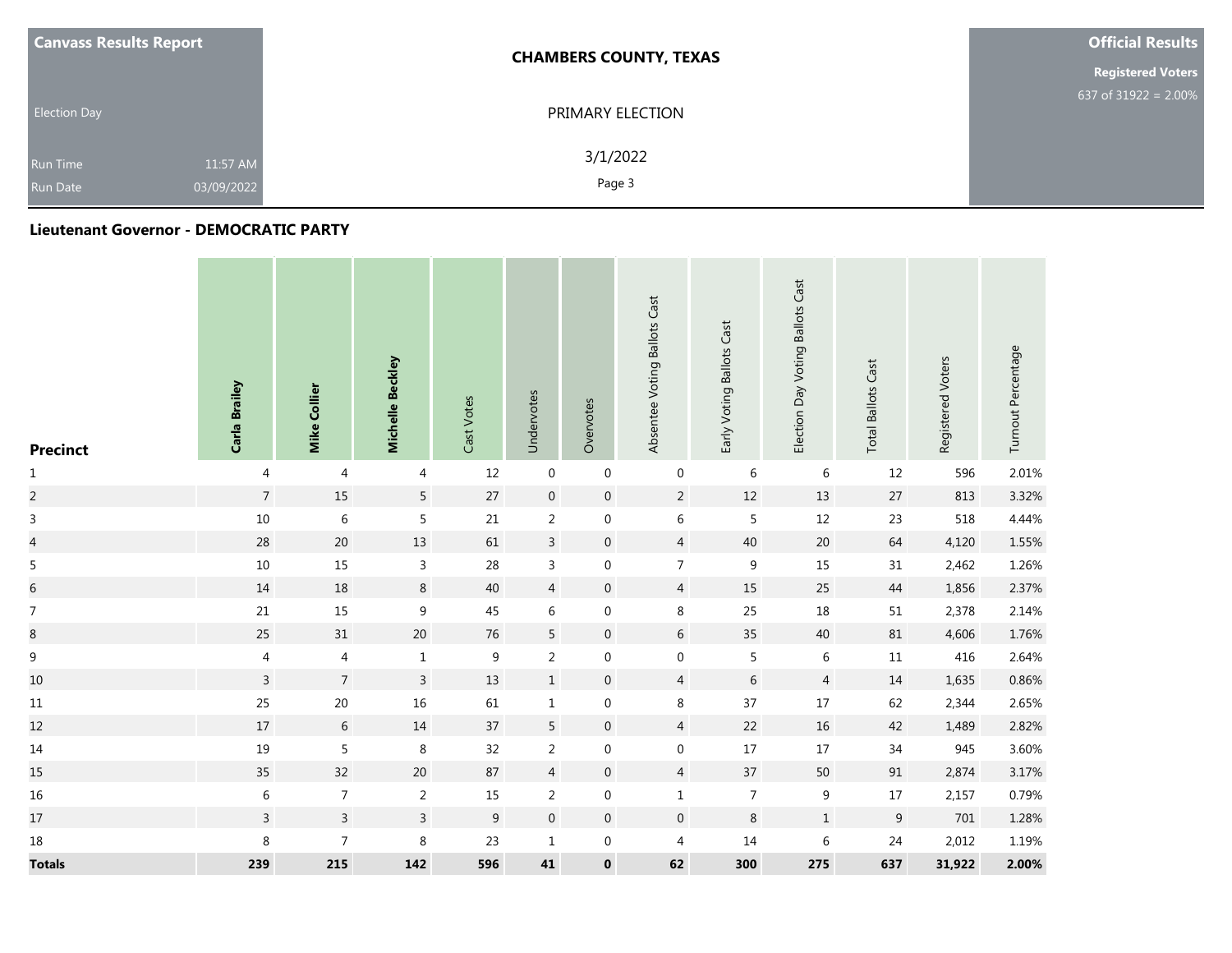| <b>Canvass Results Report</b> |          | <b>CHAMBERS COUNTY, TEXAS</b> | <b>Official Results</b>  |
|-------------------------------|----------|-------------------------------|--------------------------|
|                               |          |                               | <b>Registered Voters</b> |
| <b>Election Day</b>           |          | PRIMARY ELECTION              | 637 of $31922 = 2.00\%$  |
| <b>Run Time</b>               | 11:57 AM | 3/1/2022                      |                          |
| 03/09/2022<br><b>Run Date</b> |          | Page 4                        |                          |

# **Attorney General - DEMOCRATIC PARTY**

| <b>Precinct</b>  | Joe Jaworski   | Garza<br><b>Mercedes</b><br>Rochelle | Raynor<br>"TBONE"<br>n. | Merritt<br>Lee   | Mike Fields     | Cast Votes       | Undervotes     | Overvotes   | Absentee Voting Ballots Cast | <b>Ballots Cast</b><br>Early Voting | <b>Ballots Cast</b><br>Election Day Voting | Cast<br><b>Total Ballots</b> | Registered Voters | Turnout Percentage |
|------------------|----------------|--------------------------------------|-------------------------|------------------|-----------------|------------------|----------------|-------------|------------------------------|-------------------------------------|--------------------------------------------|------------------------------|-------------------|--------------------|
| $\mathbf{1}$     | 3              | 5                                    | $\mathbf 0$             | $\mathbf{1}$     | $\overline{2}$  | 11               | $\mathbf{1}$   | $\mathbf 0$ | $\mathbf 0$                  | 6                                   | 6                                          | 12                           | 596               | 2.01%              |
| $\overline{a}$   | $6\,$          | $5\phantom{a}$                       | $\overline{4}$          | $\overline{5}$   | $6\,$           | 26               | $\mathbf{1}$   | $\mathbf 0$ | $\overline{2}$               | 12                                  | 13                                         | 27                           | 813               | 3.32%              |
| $\mathsf{3}$     | $\mathbf{3}$   | $\overline{7}$                       | $\boldsymbol{0}$        | $6\,$            | 5               | 21               | $\overline{2}$ | $\mathbf 0$ | $\,6\,$                      | 5                                   | 12                                         | 23                           | 518               | 4.44%              |
| $\overline{4}$   | $19\,$         | 24                                   | $\overline{2}$          | $\boldsymbol{9}$ | $\,8\,$         | 62               | $\overline{2}$ | $\mathbf 0$ | $\overline{4}$               | 40                                  | 20                                         | 64                           | 4,120             | 1.55%              |
| 5                | $11\,$         | $\overline{7}$                       | $\overline{2}$          | $\overline{4}$   | $\overline{4}$  | 28               | 3              | $\mathbf 0$ | $\overline{7}$               | 9                                   | 15                                         | 31                           | 2,462             | 1.26%              |
| $\boldsymbol{6}$ | $11\,$         | 13                                   | $\overline{3}$          | $\overline{7}$   | $\overline{7}$  | 41               | $\overline{3}$ | $\mathbf 0$ | $\overline{4}$               | 15                                  | 25                                         | 44                           | 1,856             | 2.37%              |
| $\overline{7}$   | 16             | $17\,$                               | $\overline{2}$          | $\overline{4}$   | $\overline{7}$  | 46               | 5              | $\mathbf 0$ | $\,8\,$                      | 25                                  | 18                                         | 51                           | 2,378             | 2.14%              |
| $\bf{8}$         | 18             | 32                                   | $8\phantom{1}$          | $\,8\,$          | 9               | 75               | $6\,$          | $\mathbf 0$ | 6                            | 35                                  | 40                                         | 81                           | 4,606             | 1.76%              |
| $\overline{9}$   | $\overline{3}$ | $\overline{2}$                       | $\mathbf{1}$            | $\mathbf{3}$     | $\mathbf{1}$    | 10               | $\mathbf{1}$   | $\mathbf 0$ | $\mathbf 0$                  | 5                                   | 6                                          | 11                           | 416               | 2.64%              |
| $10\,$           | $\overline{3}$ | 6                                    | $\overline{2}$          | $\overline{2}$   | $\mathbf 0$     | 13               | $\mathbf{1}$   | $\mathbf 0$ | $\overline{4}$               | 6                                   | $\overline{4}$                             | 14                           | 1,635             | 0.86%              |
| 11               | $12\,$         | 22                                   | $\mathsf{3}$            | $11\,$           | 13              | 61               | $\mathbf{1}$   | $\mathbf 0$ | 8                            | 37                                  | 17                                         | 62                           | 2,344             | 2.65%              |
| 12               | 10             | 10                                   | $1\,$                   | $5\overline{)}$  | 10              | 36               | $6\,$          | $\mathbf 0$ | $\overline{4}$               | 22                                  | 16                                         | 42                           | 1,489             | 2.82%              |
| 14               | $\sqrt{5}$     | $17\,$                               | $\overline{4}$          | $1\,$            | $\overline{5}$  | 32               | $\overline{2}$ | $\mathbf 0$ | $\mathbf 0$                  | 17                                  | 17                                         | 34                           | 945               | 3.60%              |
| 15               | 15             | 34                                   | $\overline{4}$          | 24               | 13              | 90               | $\mathbf{1}$   | $\mathbf 0$ | $\overline{4}$               | 37                                  | 50                                         | 91                           | 2,874             | 3.17%              |
| 16               | 9              | $\overline{4}$                       | $\boldsymbol{0}$        | $\boldsymbol{0}$ | $\overline{2}$  | 15               | $\overline{2}$ | $\mathbf 0$ | $1\,$                        | $\overline{7}$                      | 9                                          | 17                           | 2,157             | 0.79%              |
| $17\,$           | $\overline{2}$ | $5\phantom{.0}$                      | $\mathbf 0$             | $\,1\,$          | $\mathbf 1$     | $\boldsymbol{9}$ | $\mathbf 0$    | $\mathbf 0$ | $\mathsf{O}\xspace$          | $\,8\,$                             | $1\,$                                      | $\,9$                        | 701               | 1.28%              |
| 18               | 5              | $11\,$                               | $\mathbf{1}$            | $\mathbf{1}$     | $5\phantom{.0}$ | 23               | $\mathbf{1}$   | $\mathbf 0$ | $\overline{4}$               | 14                                  | 6                                          | 24                           | 2,012             | 1.19%              |
| <b>Totals</b>    | 151            | 221                                  | 37                      | 92               | 98              | 599              | 38             | $\mathbf 0$ | 62                           | 300                                 | 275                                        | 637                          | 31,922            | 2.00%              |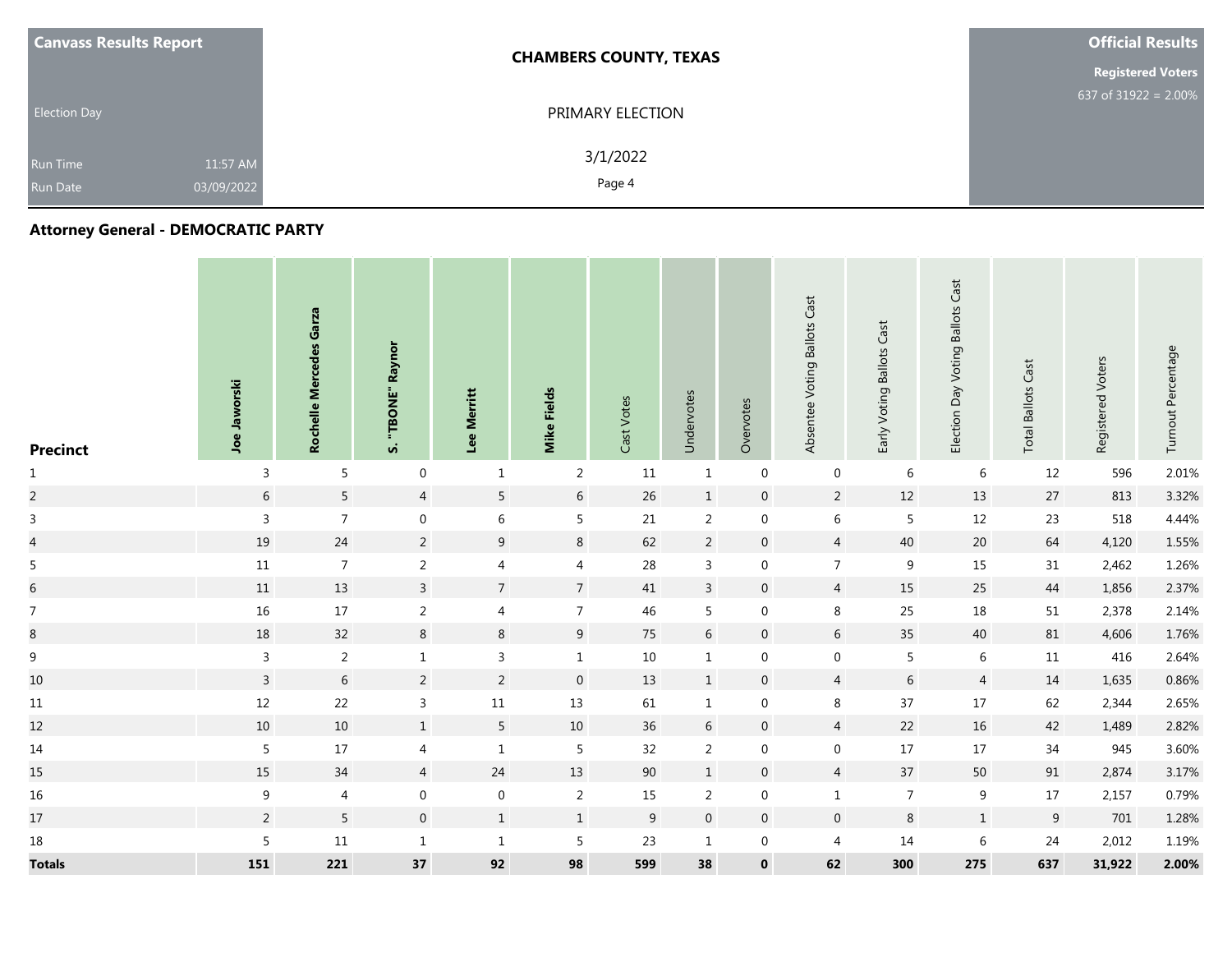| <b>Canvass Results Report</b> |            | <b>CHAMBERS COUNTY, TEXAS</b> | <b>Official Results</b>  |
|-------------------------------|------------|-------------------------------|--------------------------|
|                               |            |                               | <b>Registered Voters</b> |
| <b>Election Day</b>           |            | PRIMARY ELECTION              | 637 of $31922 = 2.00\%$  |
| <b>Run Time</b>               | 11:57 AM   | 3/1/2022                      |                          |
| <b>Run Date</b>               | 03/09/2022 | Page 5                        |                          |

## **Comptroller of Public Accounts - DEMOCRATIC PARTY**

| <b>Precinct</b>  | Angel Luis Vega | <b>Tim Mahoney</b> | Janet T. Dudding | Cast Votes       | Undervotes       | Overvotes        | Absentee Voting Ballots Cast | Early Voting Ballots Cast | Election Day Voting Ballots Cast | <b>Total Ballots Cast</b> | Registered Voters | Turnout Percentage |
|------------------|-----------------|--------------------|------------------|------------------|------------------|------------------|------------------------------|---------------------------|----------------------------------|---------------------------|-------------------|--------------------|
| $\mathbf{1}$     | $\,6\,$         | $\overline{4}$     | $\overline{2}$   | 12               | $\boldsymbol{0}$ | $\boldsymbol{0}$ | $\mathbf 0$                  | $\,6\,$                   | $\,6\,$                          | 12                        | 596               | 2.01%              |
| $\overline{c}$   | $\,8\,$         | $12\,$             | $\overline{4}$   | $24\,$           | $\overline{3}$   | $\boldsymbol{0}$ | $\sqrt{2}$                   | $12\,$                    | $13\,$                           | $27\,$                    | 813               | 3.32%              |
| $\mathsf{3}$     | 5               | $\,$ 6 $\,$        | $\boldsymbol{9}$ | $20\,$           | $\mathsf{3}$     | $\boldsymbol{0}$ | $\,$ 6 $\,$                  | 5                         | $12\,$                           | 23                        | 518               | 4.44%              |
| $\overline{4}$   | $18\,$          | $10\,$             | 31               | 59               | $5\phantom{.0}$  | $\mathbf 0$      | $\overline{4}$               | $40\,$                    | $20\,$                           | 64                        | 4,120             | 1.55%              |
| 5                | $\mathsf g$     | $12\,$             | $\overline{7}$   | $28\,$           | $\mathsf{3}$     | $\boldsymbol{0}$ | $\overline{7}$               | $\boldsymbol{9}$          | 15                               | 31                        | 2,462             | 1.26%              |
| $\overline{6}$   | $12$            | $11\,$             | $18\,$           | 41               | $\mathbf{3}$     | $\boldsymbol{0}$ | $\sqrt{4}$                   | 15                        | $25\,$                           | 44                        | 1,856             | 2.37%              |
| $\boldsymbol{7}$ | $15\,$          | $10\,$             | $17\,$           | 42               | $\boldsymbol{9}$ | $\boldsymbol{0}$ | $\,8\,$                      | 25                        | $18\,$                           | $51\,$                    | 2,378             | 2.14%              |
| $\overline{8}$   | 37              | 21                 | $17\,$           | $75\,$           | $\,$ 6 $\,$      | $\boldsymbol{0}$ | $\,$ 6 $\,$                  | 35                        | $40\,$                           | $81\,$                    | 4,606             | 1.76%              |
| $\boldsymbol{9}$ | $\mathsf{3}$    | $\mathsf{3}$       | 4                | $10\,$           | $\mathbf 1$      | $\boldsymbol{0}$ | $\boldsymbol{0}$             | 5                         | $\,6\,$                          | $11\,$                    | 416               | 2.64%              |
| 10               | $\overline{3}$  | 5                  | 6                | $14\,$           | $\boldsymbol{0}$ | $\mathbf 0$      | 4                            | $\,$ 6 $\,$               | $\overline{4}$                   | 14                        | 1,635             | 0.86%              |
| $11\,$           | 19              | $12\,$             | 29               | 60               | $\overline{2}$   | $\boldsymbol{0}$ | 8                            | 37                        | $17\,$                           | 62                        | 2,344             | 2.65%              |
| 12               | 8               | $16\,$             | $11\,$           | $35\,$           | $\overline{7}$   | $\mathbf 0$      | $\overline{4}$               | $22\,$                    | $16\,$                           | 42                        | 1,489             | 2.82%              |
| $14\,$           | $11\,$          | $\,8\,$            | $13\,$           | 32               | $\overline{2}$   | $\boldsymbol{0}$ | $\boldsymbol{0}$             | $17\,$                    | $17\,$                           | $34\,$                    | 945               | 3.60%              |
| 15               | 42              | $17\,$             | $27\,$           | 86               | $5\phantom{a}$   | $\mathbf 0$      | $\overline{4}$               | 37                        | $50\,$                           | $91\,$                    | 2,874             | 3.17%              |
| 16               | $\,$ 6 $\,$     | $\overline{4}$     | $\overline{4}$   | $14\,$           | $\mathbf{3}$     | $\boldsymbol{0}$ | $\mathbf 1$                  | $\overline{7}$            | $\boldsymbol{9}$                 | $17\,$                    | 2,157             | 0.79%              |
| $17\,$           | $\overline{3}$  | $\,1$              | 5                | $\boldsymbol{9}$ | $\mathbf 0$      | $\boldsymbol{0}$ | $\boldsymbol{0}$             | $\,8\,$                   | $\mathbf 1$                      | $\boldsymbol{9}$          | 701               | 1.28%              |
| $18\,$           | $\,8\,$         | $\,6\,$            | 8                | 22               | $\overline{2}$   | $\pmb{0}$        | $\overline{4}$               | $14\,$                    | $\,6\,$                          | 24                        | 2,012             | 1.19%              |
| <b>Totals</b>    | 213             | 158                | 212              | 583              | 54               | $\pmb{0}$        | 62                           | 300                       | 275                              | 637                       | 31,922            | 2.00%              |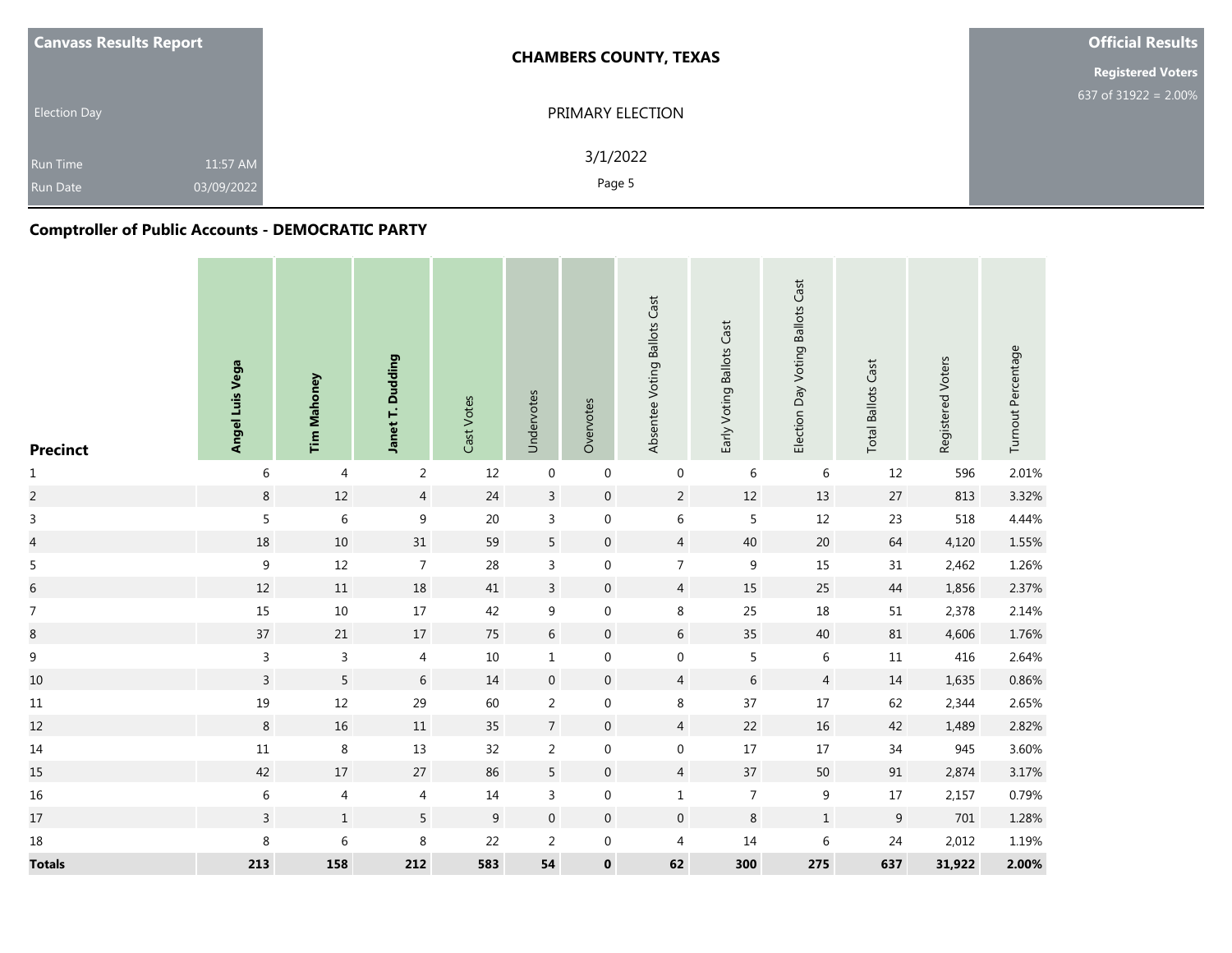| <b>Canvass Results Report</b>                                | <b>CHAMBERS COUNTY, TEXAS</b> | <b>Official Results</b>  |
|--------------------------------------------------------------|-------------------------------|--------------------------|
|                                                              |                               | <b>Registered Voters</b> |
| <b>Election Day</b>                                          | PRIMARY ELECTION              | 637 of 31922 = 2.00%     |
| 11:57 AM<br><b>Run Time</b><br>03/09/2022<br><b>Run Date</b> | 3/1/2022<br>Page 6            |                          |

#### **Commissioner of the General Land Office - DEMOCRATIC PARTY**

| <b>Precinct</b> | Sandragrace Martinez | <b>Jinny Suh</b> | Jay Kleberg     | Michael Lange  | Cast Votes       | Undervotes       | Overvotes        | Absentee Voting Ballots Cast | Early Voting Ballots Cast | Election Day Voting Ballots Cast | <b>Total Ballots Cast</b> | Registered Voters | Turnout Percentage |
|-----------------|----------------------|------------------|-----------------|----------------|------------------|------------------|------------------|------------------------------|---------------------------|----------------------------------|---------------------------|-------------------|--------------------|
| $\mathbf{1}$    | 4                    | $\mathbf{1}$     | $\mathbf{1}$    | 5              | $11\,$           | $1\,$            | $\,0\,$          | $\mathbf 0$                  | $\,6\,$                   | 6                                | 12                        | 596               | 2.01%              |
| $\overline{a}$  | $\,8\,$              | $\sqrt{2}$       | $\overline{3}$  | $13\,$         | 26               | $\mathbf{1}$     | $\boldsymbol{0}$ | $\overline{2}$               | $12\,$                    | 13                               | $27\,$                    | 813               | 3.32%              |
| $\mathsf 3$     | 5                    | $\sqrt{2}$       | $\mathbf 1$     | $12\,$         | $20\,$           | $\overline{3}$   | $\boldsymbol{0}$ | $\sqrt{6}$                   | $\sqrt{5}$                | 12                               | 23                        | 518               | 4.44%              |
| $\overline{a}$  | $20\,$               | $17\,$           | $13\,$          | $10\,$         | 60               | $\overline{4}$   | $\boldsymbol{0}$ | $\overline{4}$               | $40\,$                    | $20\,$                           | 64                        | 4,120             | 1.55%              |
| $\sqrt{5}$      | $\boldsymbol{9}$     | $\overline{4}$   | $\,8\,$         | $\overline{7}$ | 28               | 3                | $\boldsymbol{0}$ | $\overline{7}$               | $\,9$                     | 15                               | 31                        | 2,462             | 1.26%              |
| $\overline{6}$  | 15                   | $12$             | $\overline{7}$  | $\sqrt{6}$     | 40               | $\overline{4}$   | $\boldsymbol{0}$ | $\overline{4}$               | $15\,$                    | 25                               | 44                        | 1,856             | 2.37%              |
| $\overline{7}$  | $17\,$               | $\,8\,$          | $10\,$          | $\,$ 6 $\,$    | 41               | $10\,$           | $\mathbf 0$      | $\, 8$                       | 25                        | 18                               | $51\,$                    | 2,378             | 2.14%              |
| 8               | 32                   | 14               | $17\,$          | $10\,$         | 73               | $\bf 8$          | $\boldsymbol{0}$ | $6\,$                        | 35                        | 40                               | $81\,$                    | 4,606             | 1.76%              |
| $\mathsf g$     | $1\,$                | 5                | $\mathbf{1}$    | $\mathsf{3}$   | $10\,$           | $\mathbf{1}$     | $\boldsymbol{0}$ | $\boldsymbol{0}$             | $\sqrt{5}$                | $\,6\,$                          | $11\,$                    | 416               | 2.64%              |
| $10\,$          | $\overline{7}$       | $\mathbf{1}$     | $\overline{4}$  | $\overline{2}$ | 14               | $\mathbf 0$      | $\boldsymbol{0}$ | $\overline{4}$               | $\,$ 6 $\,$               | $\overline{4}$                   | 14                        | 1,635             | 0.86%              |
| $11\,$          | $18\,$               | $18\,$           | 13              | $11\,$         | 60               | $\overline{2}$   | $\boldsymbol{0}$ | 8                            | 37                        | $17\,$                           | 62                        | 2,344             | 2.65%              |
| $12\,$          | $\boldsymbol{9}$     | $\sqrt{6}$       | $5\phantom{.0}$ | $15\,$         | 35               | $7\overline{ }$  | $\boldsymbol{0}$ | $\overline{4}$               | 22                        | $16\,$                           | 42                        | 1,489             | 2.82%              |
| $14\,$          | $12\,$               | 5                | $\mathsf{3}$    | $11\,$         | $31\,$           | $\mathbf{3}$     | $\boldsymbol{0}$ | $\boldsymbol{0}$             | $17\,$                    | $17$                             | $34\,$                    | 945               | 3.60%              |
| 15              | $45\,$               | $11\,$           | $12\,$          | $20\,$         | 88               | $\mathbf{3}$     | $\boldsymbol{0}$ | $\overline{4}$               | $37$                      | 50                               | $91\,$                    | 2,874             | 3.17%              |
| $16\,$          | $\mathbf{3}$         | $\mathsf 3$      | $\overline{2}$  | $\overline{4}$ | 12               | 5                | $\boldsymbol{0}$ | $\mathbf 1$                  | $\sqrt{ }$                | $\boldsymbol{9}$                 | $17\,$                    | 2,157             | 0.79%              |
| $17\,$          | $\overline{3}$       | $\,1\,$          | $\mathbf 1$     | $\overline{4}$ | $\boldsymbol{9}$ | $\boldsymbol{0}$ | $\boldsymbol{0}$ | $\mathbf 0$                  | $\,8\,$                   | $\,1\,$                          | $\boldsymbol{9}$          | 701               | 1.28%              |
| 18              | $\,8\,$              | $\,6\,$          | $\,6\,$         | $\mathsf{3}$   | 23               | $\mathbf{1}$     | $\boldsymbol{0}$ | $\overline{4}$               | $14\,$                    | $\,$ 6 $\,$                      | 24                        | 2,012             | 1.19%              |
| <b>Totals</b>   | 216                  | 116              | ${\bf 107}$     | 142            | 581              | 56               | $\pmb{0}$        | 62                           | 300                       | 275                              | 637                       | 31,922            | 2.00%              |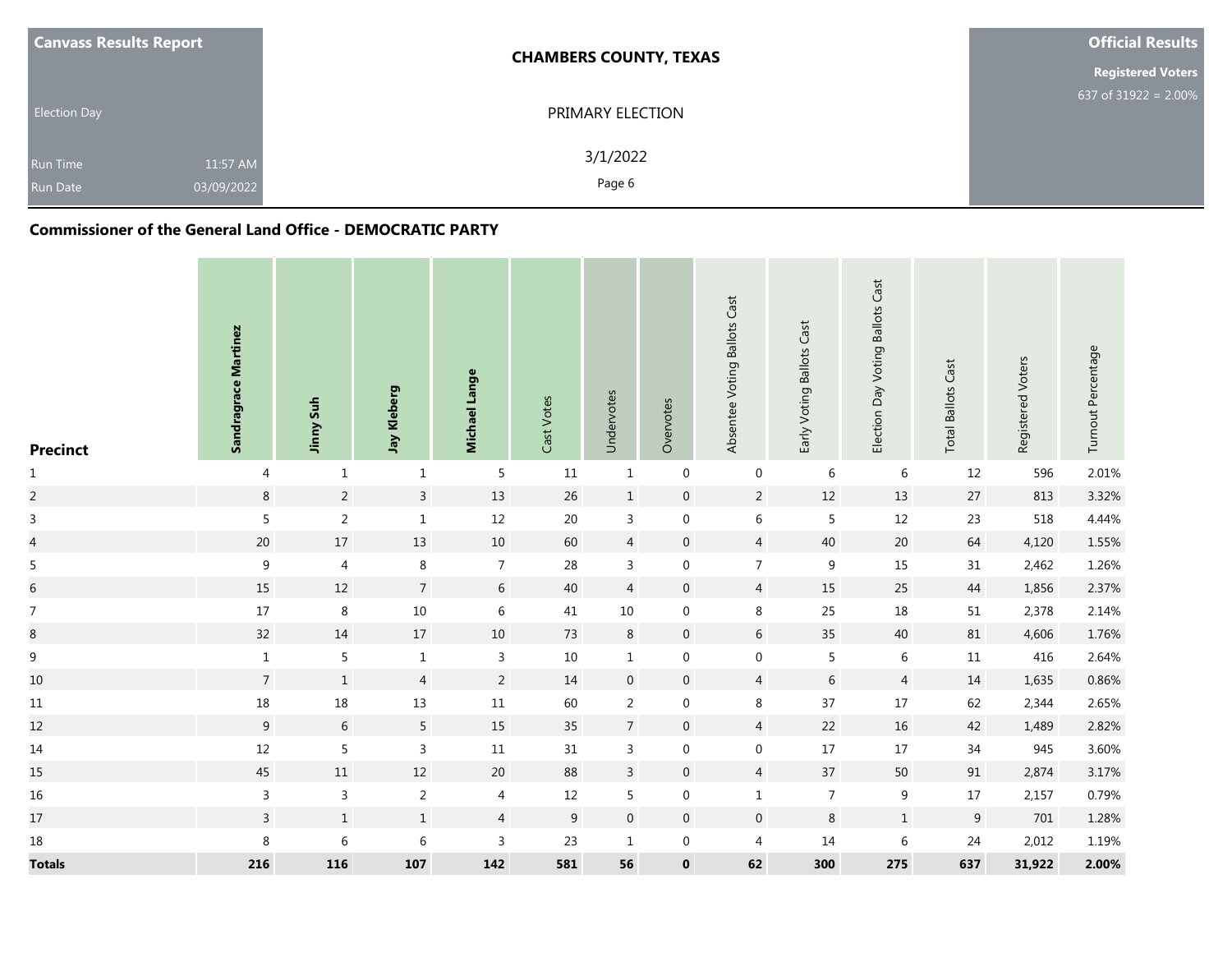| <b>Canvass Results Report</b>      |                        | <b>CHAMBERS COUNTY, TEXAS</b> | <b>Official Results</b>  |  |  |
|------------------------------------|------------------------|-------------------------------|--------------------------|--|--|
|                                    |                        |                               | <b>Registered Voters</b> |  |  |
| <b>Election Day</b>                |                        | PRIMARY ELECTION              | 637 of $31922 = 2.00\%$  |  |  |
| <b>Run Time</b><br><b>Run Date</b> | 11:57 AM<br>03/09/2022 | 3/1/2022<br>Page 7            |                          |  |  |

# **Commissioner of Agriculture - DEMOCRATIC PARTY**

| <b>Precinct</b>  | Susan Hays       | Ed Ireson        | Cast Votes | Undervotes       | Overvotes        | Absentee Voting Ballots Cast | Early Voting Ballots Cast | Election Day Voting Ballots Cast | <b>Total Ballots Cast</b> | Registered Voters | Turnout Percentage |
|------------------|------------------|------------------|------------|------------------|------------------|------------------------------|---------------------------|----------------------------------|---------------------------|-------------------|--------------------|
| $\mathbf{1}$     | $10\,$           | $\overline{2}$   | 12         | $\boldsymbol{0}$ | $\boldsymbol{0}$ | $\boldsymbol{0}$             | $\,6\,$                   | 6                                | 12                        | 596               | 2.01%              |
| $\overline{c}$   | 18               | $\overline{7}$   | 25         | $\overline{2}$   | $\pmb{0}$        | $\overline{2}$               | $12\,$                    | $13\,$                           | $27\,$                    | 813               | 3.32%              |
| $\mathsf{3}$     | $17\,$           | $\overline{4}$   | 21         | $\sqrt{2}$       | $\boldsymbol{0}$ | $\,$ 6 $\,$                  | $\overline{5}$            | 12                               | 23                        | 518               | 4.44%              |
| $\overline{a}$   | $51\,$           | 9                | 60         | $\overline{4}$   | $\boldsymbol{0}$ | $\overline{4}$               | 40                        | 20                               | 64                        | 4,120             | 1.55%              |
| 5                | $20\,$           | $\boldsymbol{9}$ | 29         | $\sqrt{2}$       | $\boldsymbol{0}$ | $\overline{7}$               | $\boldsymbol{9}$          | 15                               | $31\,$                    | 2,462             | 1.26%              |
| $\overline{6}$   | 37               | $\overline{4}$   | 41         | $\overline{3}$   | $\boldsymbol{0}$ | $\overline{4}$               | 15                        | 25                               | 44                        | 1,856             | 2.37%              |
| $\boldsymbol{7}$ | 37               | $\overline{7}$   | 44         | $\overline{7}$   | $\boldsymbol{0}$ | $\,8\,$                      | 25                        | $18\,$                           | $51\,$                    | 2,378             | 2.14%              |
| $\,8\,$          | 59               | $14\,$           | 73         | $\,8\,$          | $\boldsymbol{0}$ | $6\,$                        | 35                        | 40                               | $81\,$                    | 4,606             | 1.76%              |
| 9                | $\,6\,$          | 4                | 10         | $\mathbf 1$      | $\mathbf 0$      | $\boldsymbol{0}$             | 5                         | $\,6\,$                          | $11\,$                    | 416               | 2.64%              |
| $10\,$           | $\boldsymbol{9}$ | 5                | $14\,$     | $\boldsymbol{0}$ | $\boldsymbol{0}$ | $\overline{4}$               | $\,$ 6 $\,$               | $\overline{4}$                   | 14                        | 1,635             | 0.86%              |
| $11\,$           | 50               | $10\,$           | 60         | $\sqrt{2}$       | $\boldsymbol{0}$ | $\,8\,$                      | 37                        | $17\,$                           | 62                        | 2,344             | 2.65%              |
| $12\,$           | $27$             | $\overline{7}$   | 34         | 8                | $\mathbf 0$      | $\overline{4}$               | 22                        | 16                               | 42                        | 1,489             | 2.82%              |
| $14\,$           | 25               | $\,$ 6 $\,$      | 31         | $\mathsf 3$      | $\boldsymbol{0}$ | $\boldsymbol{0}$             | $17\,$                    | $17\,$                           | $34\,$                    | 945               | 3.60%              |
| 15               | $72\,$           | $14\,$           | 86         | $\overline{5}$   | $\mathbf 0$      | $\overline{4}$               | 37                        | 50                               | $91\,$                    | 2,874             | 3.17%              |
| $16\,$           | $14\,$           | $\boldsymbol{0}$ | 14         | $\mathsf 3$      | $\boldsymbol{0}$ | $\mathbf{1}$                 | $\boldsymbol{7}$          | 9                                | $17\,$                    | 2,157             | 0.79%              |
| $17\,$           | $\bf 8$          | $\,1$            | $9\,$      | $\boldsymbol{0}$ | $\boldsymbol{0}$ | $\boldsymbol{0}$             | $\,8\,$                   | $\,1\,$                          | $\boldsymbol{9}$          | $701\,$           | 1.28%              |
| $18\,$           | 16               | $\,6\,$          | 22         | $\overline{2}$   | $\boldsymbol{0}$ | $\overline{4}$               | 14                        | $\boldsymbol{6}$                 | 24                        | 2,012             | 1.19%              |
| <b>Totals</b>    | 476              | 109              | 585        | 52               | $\pmb{0}$        | 62                           | 300                       | 275                              | 637                       | 31,922            | 2.00%              |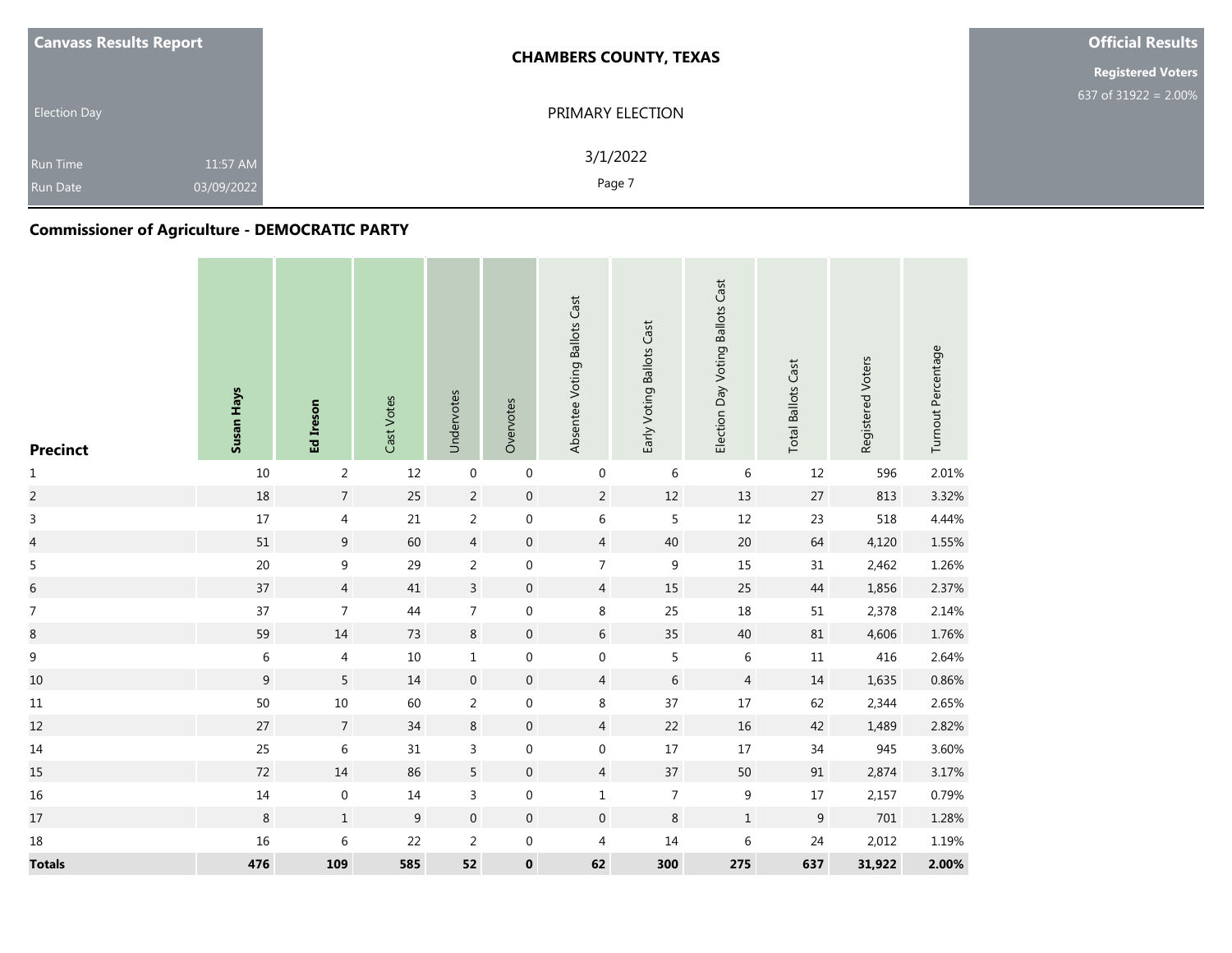| <b>Canvass Results Report</b> |            | <b>CHAMBERS COUNTY, TEXAS</b> | <b>Official Results</b>  |  |  |
|-------------------------------|------------|-------------------------------|--------------------------|--|--|
|                               |            |                               | <b>Registered Voters</b> |  |  |
|                               |            |                               | 637 of $31922 = 2.00\%$  |  |  |
| <b>Election Day</b>           |            | PRIMARY ELECTION              |                          |  |  |
|                               |            |                               |                          |  |  |
| <b>Run Time</b>               | 11:57 AM   | 3/1/2022                      |                          |  |  |
| <b>Run Date</b>               | 03/09/2022 | Page 8                        |                          |  |  |

#### **Railroad Commissioner - DEMOCRATIC PARTY**

| <b>Precinct</b>          | Luke Warford     | Cast Votes       | Undervotes     | Overvotes        | Absentee Voting Ballots Cast | Early Voting Ballots Cast | Election Day Voting Ballots Cast | <b>Total Ballots Cast</b> | Registered Voters | Turnout Percentage |
|--------------------------|------------------|------------------|----------------|------------------|------------------------------|---------------------------|----------------------------------|---------------------------|-------------------|--------------------|
| $\mathbf 1$              | $11\,$           | $11\,$           | $\,1\,$        | $\boldsymbol{0}$ | $\boldsymbol{0}$             | 6                         | 6                                | $12\,$                    | 596               | 2.01%              |
| $\overline{c}$           | 20               | 20               | $\overline{7}$ | $\boldsymbol{0}$ | $\overline{2}$               | 12                        | 13                               | $27\,$                    | 813               | 3.32%              |
| $\mathsf 3$              | 19               | 19               | 4              | $\boldsymbol{0}$ | 6                            | 5                         | $12\,$                           | 23                        | 518               | 4.44%              |
| $\overline{a}$           | 57               | 57               | $\overline{7}$ | $\boldsymbol{0}$ | $\overline{4}$               | 40                        | 20                               | 64                        | 4,120             | 1.55%              |
| $\sqrt{5}$               | 28               | 28               | 3              | $\boldsymbol{0}$ | $\overline{7}$               | $\boldsymbol{9}$          | 15                               | 31                        | 2,462             | 1.26%              |
| $\,$ 6 $\,$              | 40               | 40               | $\overline{4}$ | $\mathbf 0$      | $\overline{4}$               | 15                        | 25                               | $44\,$                    | 1,856             | 2.37%              |
| $\overline{\mathcal{I}}$ | 41               | 41               | $10\,$         | $\boldsymbol{0}$ | 8                            | 25                        | $18\,$                           | $51\,$                    | 2,378             | 2.14%              |
| $\,8\,$                  | $74\,$           | $74\,$           | $\overline{7}$ | $\boldsymbol{0}$ | 6                            | 35                        | 40                               | $81\,$                    | 4,606             | 1.76%              |
| $\boldsymbol{9}$         | $\boldsymbol{9}$ | $\boldsymbol{9}$ | $\overline{2}$ | $\boldsymbol{0}$ | 0                            | 5                         | 6                                | $11\,$                    | 416               | 2.64%              |
| $10\,$                   | 13               | 13               | $\,1$          | $\boldsymbol{0}$ | $\overline{4}$               | $\,$ 6 $\,$               | $\overline{4}$                   | $14\,$                    | 1,635             | 0.86%              |
| $11\,$                   | 59               | 59               | $\mathsf{3}$   | $\boldsymbol{0}$ | 8                            | 37                        | $17\,$                           | 62                        | 2,344             | 2.65%              |
| 12                       | 31               | 31               | $11\,$         | $\boldsymbol{0}$ | $\overline{4}$               | 22                        | $16\,$                           | 42                        | 1,489             | 2.82%              |
| $14\,$                   | 28               | 28               | 6              | $\boldsymbol{0}$ | 0                            | $17\,$                    | $17\,$                           | $34\,$                    | 945               | 3.60%              |
| 15                       | 83               | 83               | $\,8\,$        | $\boldsymbol{0}$ | $\overline{4}$               | 37                        | $50\,$                           | $91\,$                    | 2,874             | 3.17%              |
| 16                       | 16               | 16               | $\mathbf 1$    | $\boldsymbol{0}$ | $\mathbf{1}$                 | $\overline{7}$            | $\boldsymbol{9}$                 | $17\,$                    | 2,157             | 0.79%              |
| $17\,$                   | $\,8\,$          | $\,8\,$          | $\,1\,$        | $\boldsymbol{0}$ | $\boldsymbol{0}$             | $\,8\,$                   | $\,1\,$                          | $\boldsymbol{9}$          | $701\,$           | 1.28%              |
| 18                       | 21               | 21               | 3              | $\boldsymbol{0}$ | 4                            | 14                        | $\sqrt{6}$                       | 24                        | 2,012             | 1.19%              |
| <b>Totals</b>            | 558              | 558              | 79             | $\pmb{0}$        | 62                           | 300                       | 275                              | 637                       | 31,922            | 2.00%              |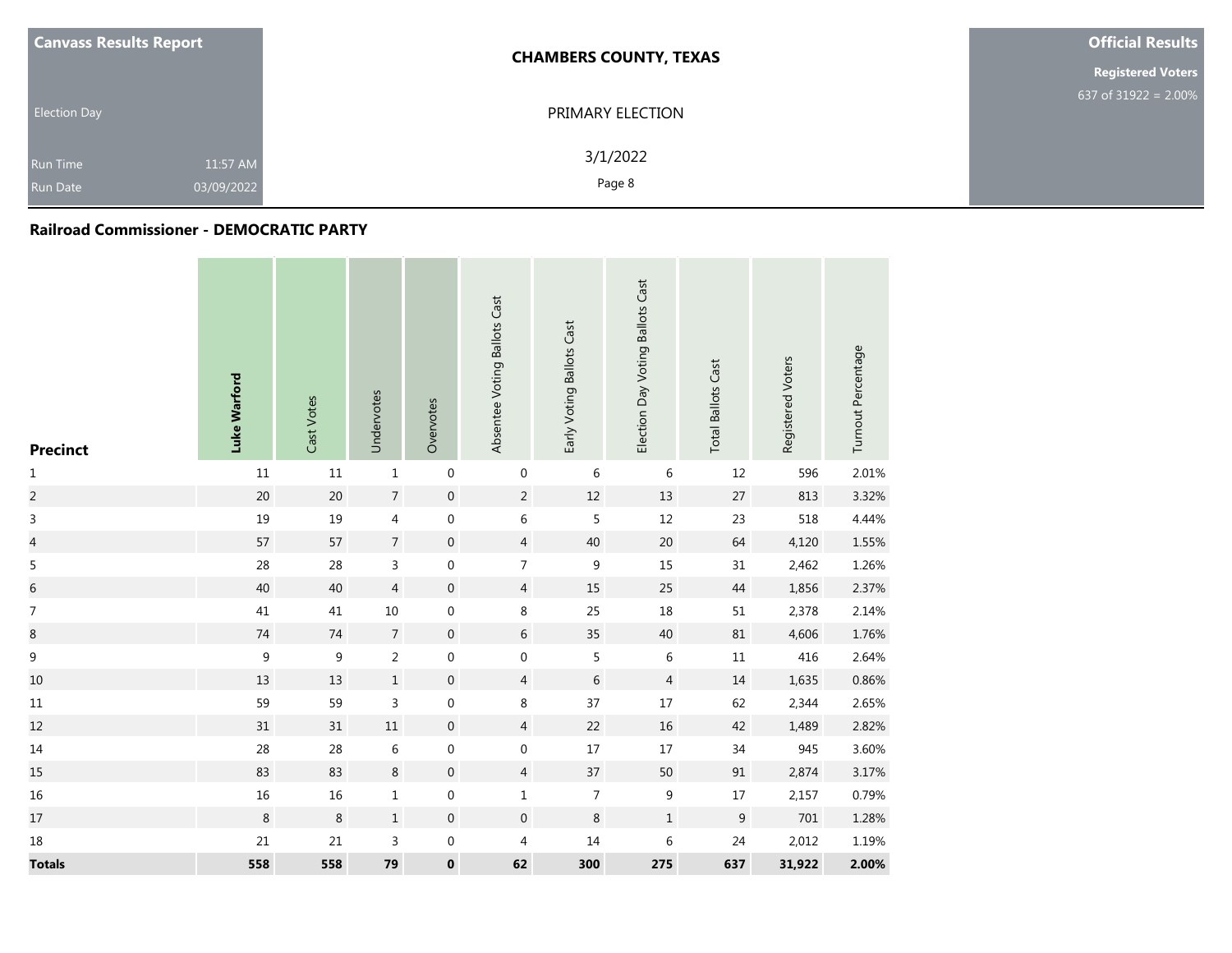| <b>Canvass Results Report</b> |            | <b>CHAMBERS COUNTY, TEXAS</b> | <b>Official Results</b>  |  |  |
|-------------------------------|------------|-------------------------------|--------------------------|--|--|
|                               |            |                               | <b>Registered Voters</b> |  |  |
| <b>Election Day</b>           |            | PRIMARY ELECTION              | 637 of 31922 = $2.00\%$  |  |  |
| <b>Run Time</b>               | 11:57 AM   | 3/1/2022                      |                          |  |  |
| <b>Run Date</b>               | 03/09/2022 | Page 9                        |                          |  |  |

## **Justice, Supreme Court, Place 3 - DEMOCRATIC PARTY**

| <b>Precinct</b>  | Erin A Nowell | Cast Votes  | Undervotes     | Overvotes        | Absentee Voting Ballots Cast | Early Voting Ballots Cast | Election Day Voting Ballots Cast | <b>Total Ballots Cast</b> | Registered Voters | Turnout Percentage |
|------------------|---------------|-------------|----------------|------------------|------------------------------|---------------------------|----------------------------------|---------------------------|-------------------|--------------------|
| $\mathbf 1$      | $11\,$        | $11\,$      | $\,1\,$        | $\boldsymbol{0}$ | $\boldsymbol{0}$             | $\,$ 6 $\,$               | $\,$ 6                           | $12\,$                    | 596               | 2.01%              |
| $\overline{c}$   | 19            | 19          | $\,8\,$        | $\boldsymbol{0}$ | $\overline{2}$               | $12\,$                    | 13                               | $27\,$                    | 813               | 3.32%              |
| $\mathsf 3$      | $18\,$        | 18          | 5              | $\boldsymbol{0}$ | 6                            | 5                         | $12\,$                           | 23                        | 518               | 4.44%              |
| $\overline{a}$   | 56            | 56          | $\,8\,$        | $\mathbf 0$      | $\overline{4}$               | 40                        | 20                               | 64                        | 4,120             | 1.55%              |
| $\sqrt{5}$       | 28            | 28          | $\mathsf{3}$   | $\boldsymbol{0}$ | $\overline{7}$               | $\boldsymbol{9}$          | 15                               | 31                        | 2,462             | 1.26%              |
| $\overline{6}$   | 40            | 40          | $\overline{4}$ | $\boldsymbol{0}$ | $\overline{4}$               | 15                        | 25                               | $44\,$                    | 1,856             | 2.37%              |
| $\boldsymbol{7}$ | $40\,$        | $40\,$      | $11\,$         | $\boldsymbol{0}$ | 8                            | 25                        | $18\,$                           | $51\,$                    | 2,378             | 2.14%              |
| $\bf 8$          | $72\,$        | $72\,$      | $9\,$          | $\boldsymbol{0}$ | 6                            | 35                        | 40                               | $81\,$                    | 4,606             | 1.76%              |
| $\mathsf 9$      | $\mathsf g$   | $\mathsf 9$ | $\overline{2}$ | $\boldsymbol{0}$ | $\boldsymbol{0}$             | 5                         | 6                                | $11\,$                    | 416               | 2.64%              |
| $10\,$           | 13            | $13\,$      | $\,1$          | $\boldsymbol{0}$ | $\overline{4}$               | $\,$ 6 $\,$               | $\overline{4}$                   | $14\,$                    | 1,635             | 0.86%              |
| $11\,$           | 58            | 58          | 4              | $\boldsymbol{0}$ | 8                            | 37                        | 17                               | 62                        | 2,344             | 2.65%              |
| 12               | $30\,$        | 30          | $12\,$         | $\boldsymbol{0}$ | $\overline{4}$               | 22                        | $16\,$                           | 42                        | 1,489             | 2.82%              |
| $14\,$           | 29            | 29          | 5              | $\boldsymbol{0}$ | $\boldsymbol{0}$             | $17\,$                    | $17\,$                           | 34                        | 945               | 3.60%              |
| 15               | 84            | 84          | $\overline{7}$ | $\boldsymbol{0}$ | $\overline{4}$               | 37                        | 50                               | 91                        | 2,874             | 3.17%              |
| 16               | $16\,$        | 16          | $\mathbf 1$    | $\boldsymbol{0}$ | $\mathbf{1}$                 | $\overline{7}$            | 9                                | $17\,$                    | 2,157             | 0.79%              |
| $17\,$           | $\,8\,$       | 8           | $\,1\,$        | $\mathbf 0$      | $\mathbf 0$                  | $\,8\,$                   | $\,1\,$                          | $\boldsymbol{9}$          | $701\,$           | 1.28%              |
| 18               | 21            | 21          | 3              | 0                | 4                            | 14                        | $\sqrt{6}$                       | 24                        | 2,012             | 1.19%              |
| <b>Totals</b>    | 552           | 552         | 85             | $\pmb{0}$        | 62                           | 300                       | 275                              | 637                       | 31,922            | 2.00%              |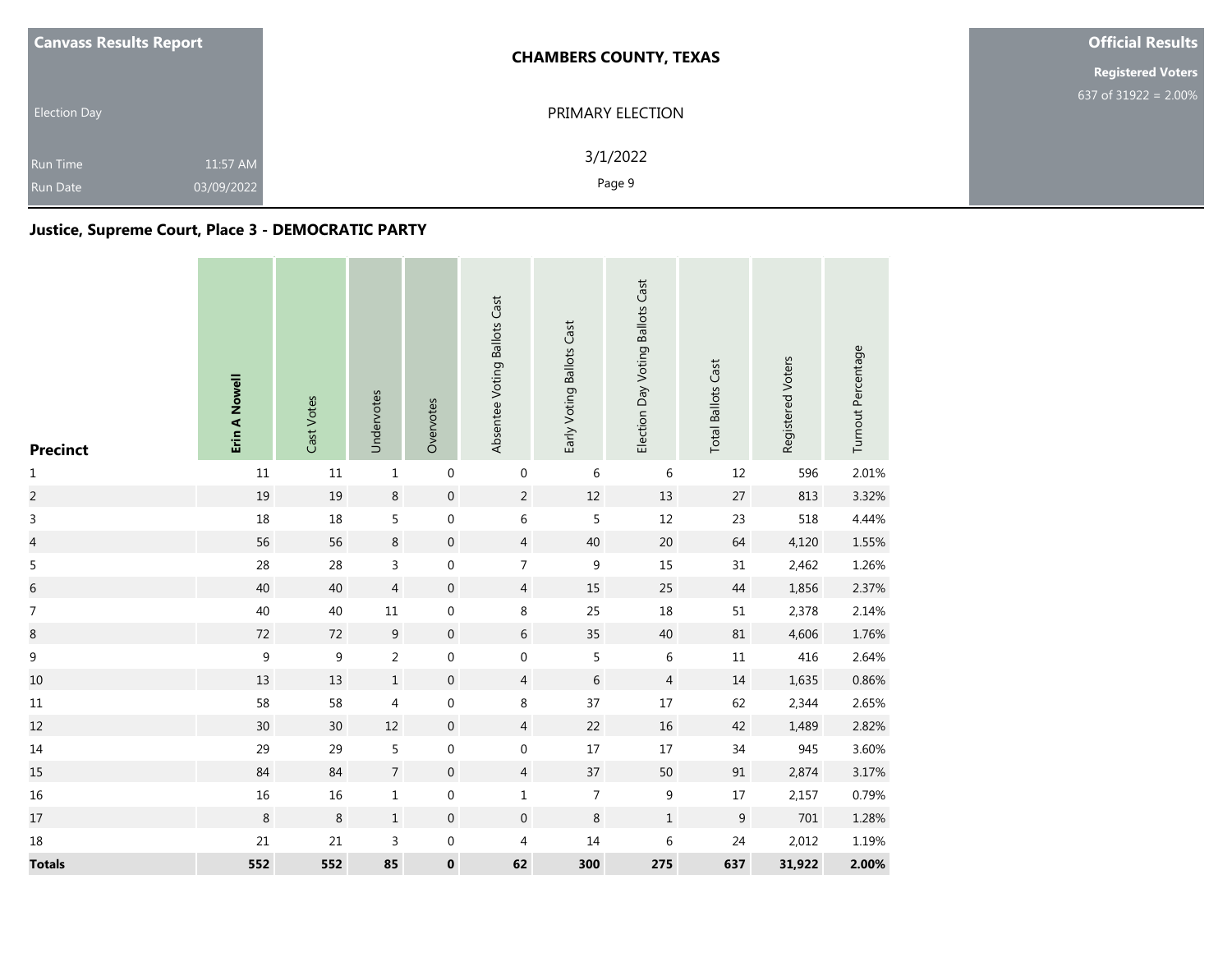| <b>Canvass Results Report</b> |            | <b>CHAMBERS COUNTY, TEXAS</b> | <b>Official Results</b>  |  |  |
|-------------------------------|------------|-------------------------------|--------------------------|--|--|
|                               |            |                               | <b>Registered Voters</b> |  |  |
| <b>Election Day</b>           |            | PRIMARY ELECTION              | 637 of 31922 = $2.00\%$  |  |  |
| <b>Run Time</b>               | 11:57 AM   | 3/1/2022                      |                          |  |  |
| <b>Run Date</b>               | 03/09/2022 | Page 10                       |                          |  |  |

## **Justice, Supreme Court, Place 5 - DEMOCRATIC PARTY**

| <b>Precinct</b>          | Amanda Reichek  | Cast Votes       | Undervotes     | Overvotes        | Absentee Voting Ballots Cast | Early Voting Ballots Cast | Election Day Voting Ballots Cast | <b>Total Ballots Cast</b> | Registered Voters | Turnout Percentage |
|--------------------------|-----------------|------------------|----------------|------------------|------------------------------|---------------------------|----------------------------------|---------------------------|-------------------|--------------------|
| $\mathbf 1$              | $11\,$          | $11\,$           | $\mathbf 1$    | $\,0\,$          | 0                            | $\,$ 6 $\,$               | $\,6\,$                          | $12\,$                    | 596               | 2.01%              |
| $\overline{c}$           | $18\,$          | $18\,$           | 9              | $\mathbf 0$      | $\overline{2}$               | $12\,$                    | 13                               | 27                        | 813               | 3.32%              |
| $\mathsf 3$              | $18\,$          | $18\,$           | 5              | $\boldsymbol{0}$ | $\,$ 6 $\,$                  | 5                         | $12\,$                           | 23                        | 518               | 4.44%              |
| $\overline{\mathcal{L}}$ | 56              | 56               | $\,8\,$        | $\,0\,$          | $\overline{4}$               | 40                        | 20                               | 64                        | 4,120             | 1.55%              |
| $\sqrt{5}$               | 28              | 28               | $\mathsf{3}$   | $\boldsymbol{0}$ | $\overline{7}$               | $\boldsymbol{9}$          | 15                               | 31                        | 2,462             | 1.26%              |
| $\,$ 6 $\,$              | 40              | 40               | $\overline{4}$ | $\boldsymbol{0}$ | $\overline{4}$               | 15                        | 25                               | $44$                      | 1,856             | 2.37%              |
| $\boldsymbol{7}$         | 39              | 39               | $12\,$         | $\boldsymbol{0}$ | 8                            | 25                        | 18                               | $51\,$                    | 2,378             | 2.14%              |
| $\,8\,$                  | $74\,$          | $74\,$           | $\overline{7}$ | $\mathbf 0$      | 6                            | 35                        | 40                               | 81                        | 4,606             | 1.76%              |
| $\mathsf 9$              | $\mathsf 9$     | $\boldsymbol{9}$ | $\overline{2}$ | $\,0\,$          | $\mathbf 0$                  | 5                         | 6                                | $11\,$                    | 416               | 2.64%              |
| $10\,$                   | 13              | 13               | $\,1\,$        | $\boldsymbol{0}$ | $\overline{4}$               | $\,$ 6 $\,$               | $\overline{4}$                   | $14\,$                    | 1,635             | 0.86%              |
| $11\,$                   | 58              | 58               | 4              | $\boldsymbol{0}$ | 8                            | 37                        | $17\,$                           | 62                        | 2,344             | 2.65%              |
| 12                       | 30 <sup>°</sup> | 30               | $12$           | $\mathbf 0$      | $\overline{4}$               | 22                        | $16\,$                           | 42                        | 1,489             | 2.82%              |
| $14\,$                   | 30 <sup>°</sup> | $30\,$           | 4              | $\boldsymbol{0}$ | 0                            | $17\,$                    | 17                               | 34                        | 945               | 3.60%              |
| 15                       | 83              | 83               | $\,8\,$        | $\boldsymbol{0}$ | $\overline{4}$               | 37                        | 50                               | 91                        | 2,874             | 3.17%              |
| 16                       | $16\,$          | $16\,$           | $\mathbf 1$    | $\boldsymbol{0}$ | $\mathbf 1$                  | $\overline{7}$            | $\boldsymbol{9}$                 | $17\,$                    | 2,157             | 0.79%              |
| $17\,$                   | $\,8\,$         | $\,8\,$          | $\,1\,$        | $\boldsymbol{0}$ | $\boldsymbol{0}$             | $\,8\,$                   | $\mathbf 1$                      | $9\,$                     | 701               | 1.28%              |
| 18                       | 21              | $21\,$           | 3              | $\boldsymbol{0}$ | 4                            | $14\,$                    | $\,$ 6 $\,$                      | 24                        | 2,012             | 1.19%              |
| <b>Totals</b>            | 552             | 552              | 85             | $\pmb{0}$        | 62                           | 300                       | 275                              | 637                       | 31,922            | 2.00%              |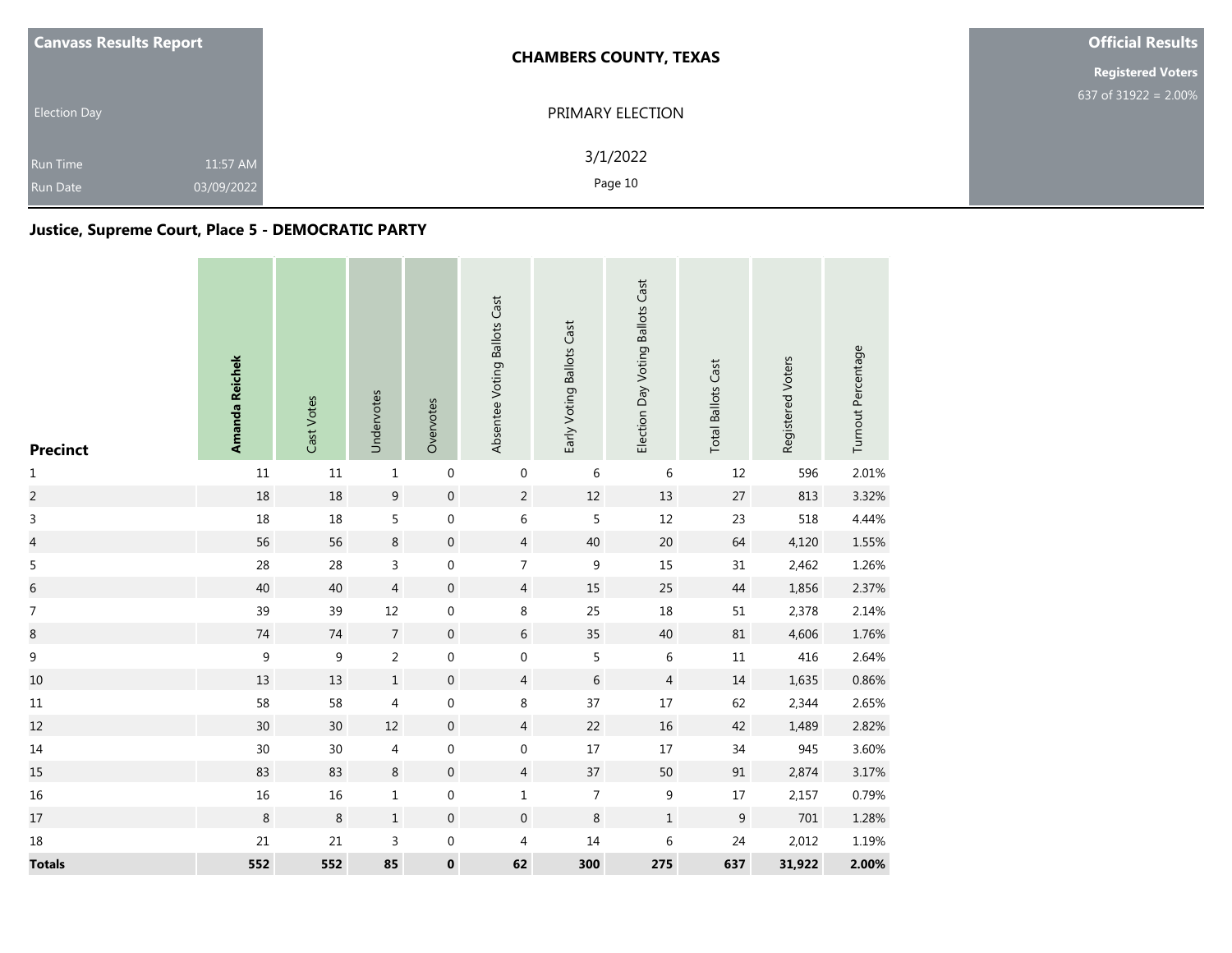| <b>Canvass Results Report</b> |            | <b>CHAMBERS COUNTY, TEXAS</b> | <b>Official Results</b>  |  |  |
|-------------------------------|------------|-------------------------------|--------------------------|--|--|
|                               |            |                               | <b>Registered Voters</b> |  |  |
| <b>Election Day</b>           |            | PRIMARY ELECTION              | 637 of $31922 = 2.00\%$  |  |  |
| <b>Run Time</b>               | 11:57 AM   | 3/1/2022                      |                          |  |  |
| <b>Run Date</b>               | 03/09/2022 | Page 11                       |                          |  |  |

## **Justice, Supreme Court, Place 9 - DEMOCRATIC PARTY**

| <b>Precinct</b>  | Julia Maldonado | Cast Votes       | Undervotes       | Overvotes        | Absentee Voting Ballots Cast | Early Voting Ballots Cast | Election Day Voting Ballots Cast | <b>Total Ballots Cast</b> | Registered Voters | Turnout Percentage |
|------------------|-----------------|------------------|------------------|------------------|------------------------------|---------------------------|----------------------------------|---------------------------|-------------------|--------------------|
| $\mathbf 1$      | 12              | 12               | $\boldsymbol{0}$ | $\boldsymbol{0}$ | $\boldsymbol{0}$             | 6                         | $\,$ 6                           | $12\,$                    | 596               | 2.01%              |
| $\sqrt{2}$       | 18              | 18               | $\boldsymbol{9}$ | $\boldsymbol{0}$ | $\overline{2}$               | 12                        | 13                               | $27\,$                    | 813               | 3.32%              |
| $\mathsf 3$      | 19              | 19               | 4                | $\boldsymbol{0}$ | 6                            | 5                         | 12                               | 23                        | 518               | 4.44%              |
| $\overline{a}$   | 56              | 56               | $\,8\,$          | $\boldsymbol{0}$ | $\overline{4}$               | 40                        | $20\,$                           | 64                        | 4,120             | 1.55%              |
| $\sqrt{5}$       | 27              | 27               | $\overline{4}$   | $\boldsymbol{0}$ | $\overline{7}$               | $\boldsymbol{9}$          | 15                               | 31                        | 2,462             | 1.26%              |
| $\,$ 6 $\,$      | 40              | 40               | $\overline{4}$   | $\boldsymbol{0}$ | $\overline{4}$               | 15                        | 25                               | $44$                      | 1,856             | 2.37%              |
| $\boldsymbol{7}$ | 41              | 41               | $10\,$           | $\boldsymbol{0}$ | 8                            | 25                        | $18\,$                           | $51\,$                    | 2,378             | 2.14%              |
| $\,8\,$          | $74\,$          | $74\,$           | $\overline{7}$   | $\boldsymbol{0}$ | 6                            | 35                        | 40                               | $81\,$                    | 4,606             | 1.76%              |
| $\boldsymbol{9}$ | $\mathsf 9$     | $\boldsymbol{9}$ | $\overline{2}$   | $\boldsymbol{0}$ | $\boldsymbol{0}$             | 5                         | $\,$ 6 $\,$                      | $11\,$                    | 416               | 2.64%              |
| $10\,$           | 13              | 13               | $1\,$            | $\boldsymbol{0}$ | $\overline{4}$               | $\,$ 6 $\,$               | $\overline{4}$                   | $14\,$                    | 1,635             | 0.86%              |
| $11\,$           | 58              | 58               | 4                | $\boldsymbol{0}$ | 8                            | 37                        | $17\,$                           | 62                        | 2,344             | 2.65%              |
| 12               | 30              | 30               | $12\,$           | $\boldsymbol{0}$ | $\overline{4}$               | 22                        | $16\,$                           | 42                        | 1,489             | 2.82%              |
| $14\,$           | $30\,$          | $30\,$           | $\overline{4}$   | $\boldsymbol{0}$ | $\boldsymbol{0}$             | $17\,$                    | $17\,$                           | $34\,$                    | 945               | 3.60%              |
| 15               | 85              | 85               | $\sqrt{6}$       | $\boldsymbol{0}$ | $\overline{4}$               | 37                        | 50                               | 91                        | 2,874             | 3.17%              |
| 16               | 16              | 16               | $\mathbf{1}$     | 0                | $\mathbf{1}$                 | $\overline{7}$            | $\boldsymbol{9}$                 | $17\,$                    | 2,157             | 0.79%              |
| $17\,$           | $\,8\,$         | $\,8\,$          | $\,1\,$          | $\boldsymbol{0}$ | $\boldsymbol{0}$             | $\,8\,$                   | $\mathbf 1$                      | $\boldsymbol{9}$          | $701\,$           | 1.28%              |
| 18               | 21              | 21               | 3                | $\boldsymbol{0}$ | 4                            | 14                        | $\sqrt{6}$                       | 24                        | 2,012             | 1.19%              |
| <b>Totals</b>    | 557             | 557              | 80               | $\pmb{0}$        | 62                           | 300                       | 275                              | 637                       | 31,922            | 2.00%              |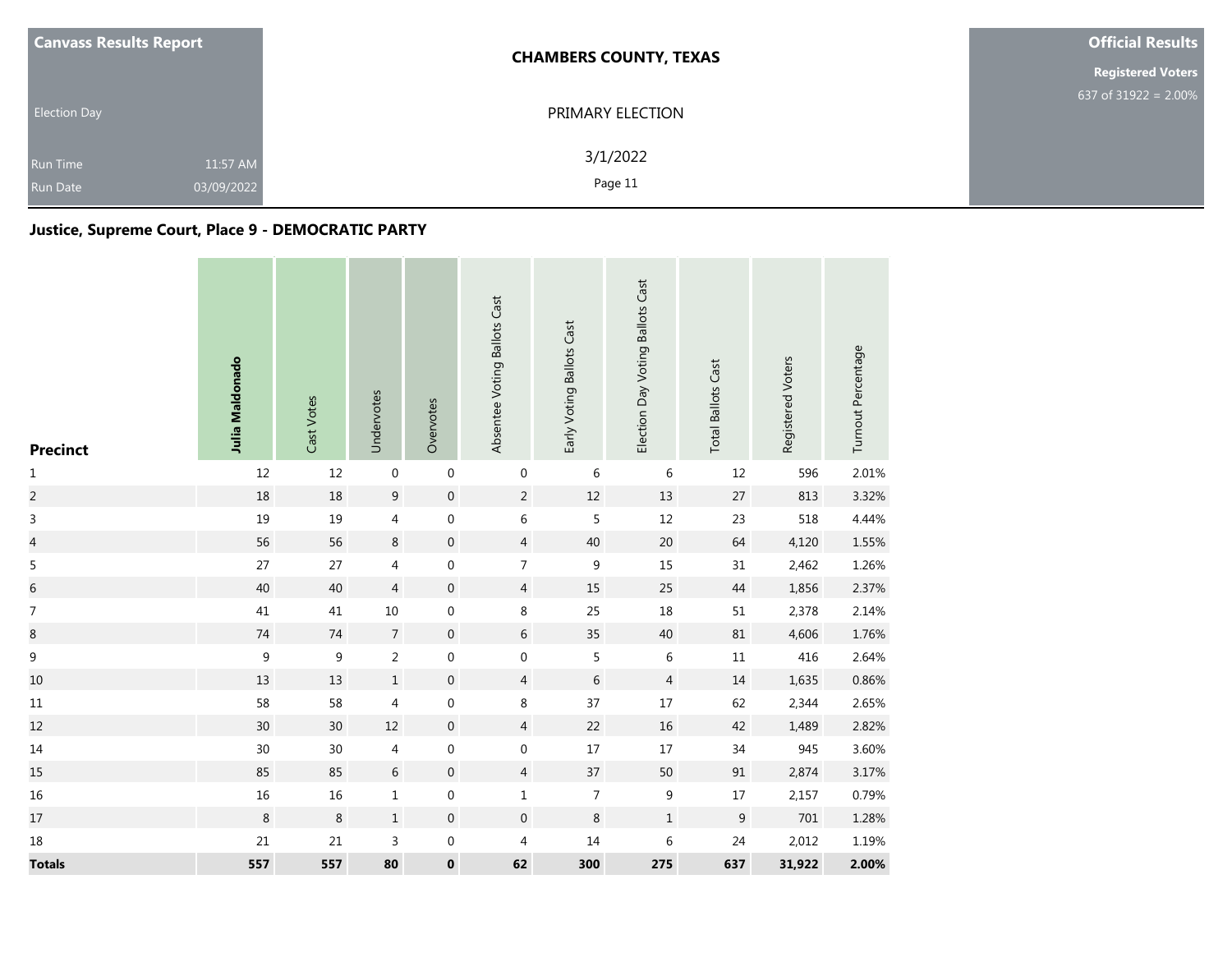| <b>Canvass Results Report</b>      |                        | <b>CHAMBERS COUNTY, TEXAS</b> | <b>Official Results</b>  |
|------------------------------------|------------------------|-------------------------------|--------------------------|
|                                    |                        |                               | <b>Registered Voters</b> |
| <b>Election Day</b>                |                        | PRIMARY ELECTION              | 637 of 31922 = $2.00\%$  |
| <b>Run Time</b><br><b>Run Date</b> | 11:57 AM<br>03/09/2022 | 3/1/2022<br>Page 12           |                          |

# **Judge, Court of Criminal Appeals, Place 5 - DEMOCRATIC PARTY**

| <b>Precinct</b>          | Dana Huffman | Cast Votes | Undervotes     | Overvotes        | Absentee Voting Ballots Cast | Early Voting Ballots Cast | Election Day Voting Ballots Cast | <b>Total Ballots Cast</b> | Registered Voters | Turnout Percentage |
|--------------------------|--------------|------------|----------------|------------------|------------------------------|---------------------------|----------------------------------|---------------------------|-------------------|--------------------|
| $\mathbf{1}$             | $11\,$       | $11\,$     | $\mathbf 1$    | $\boldsymbol{0}$ | $\boldsymbol{0}$             | 6                         | 6                                | 12                        | 596               | 2.01%              |
| $\overline{c}$           | 21           | 21         | $6\,$          | $\,0\,$          | $\overline{a}$               | $12\,$                    | $13$                             | $27\,$                    | 813               | 3.32%              |
| 3                        | $18\,$       | 18         | 5              | $\boldsymbol{0}$ | 6                            | 5                         | $12\,$                           | 23                        | 518               | 4.44%              |
| $\overline{\mathcal{L}}$ | 56           | 56         | $\bf 8$        | $\boldsymbol{0}$ | $\overline{4}$               | $40\,$                    | 20                               | 64                        | 4,120             | 1.55%              |
| $\overline{5}$           | 27           | $27$       | 4              | $\boldsymbol{0}$ | $\overline{7}$               | 9                         | 15                               | $31\,$                    | 2,462             | 1.26%              |
| $\overline{6}$           | 42           | 42         | $\overline{2}$ | $\boldsymbol{0}$ | $\overline{4}$               | 15                        | 25                               | $44\,$                    | 1,856             | 2.37%              |
| $\overline{7}$           | 41           | 41         | $10\,$         | $\boldsymbol{0}$ | $\,8\,$                      | 25                        | $18\,$                           | $51\,$                    | 2,378             | 2.14%              |
| $\,8\,$                  | 73           | 73         | $\,8\,$        | $\boldsymbol{0}$ | 6                            | 35                        | 40                               | 81                        | 4,606             | 1.76%              |
| $\boldsymbol{9}$         | $10\,$       | $10\,$     | $\mathbf{1}$   | $\boldsymbol{0}$ | $\boldsymbol{0}$             | 5                         | $\,$ 6 $\,$                      | $11\,$                    | 416               | 2.64%              |
| 10                       | 13           | 13         | $\mathbf 1$    | $\boldsymbol{0}$ | $\overline{4}$               | 6                         | 4                                | 14                        | 1,635             | 0.86%              |
| 11                       | 58           | 58         | 4              | $\boldsymbol{0}$ | 8                            | 37                        | $17\,$                           | 62                        | 2,344             | 2.65%              |
| 12                       | 32           | 32         | $10\,$         | $\boldsymbol{0}$ | $\overline{4}$               | 22                        | 16                               | 42                        | 1,489             | 2.82%              |
| 14                       | $30\,$       | 30         | $\overline{4}$ | $\boldsymbol{0}$ | $\boldsymbol{0}$             | $17\,$                    | $17\,$                           | 34                        | 945               | 3.60%              |
| 15                       | 85           | 85         | $6\,$          | $\boldsymbol{0}$ | $\overline{4}$               | 37                        | 50                               | $91\,$                    | 2,874             | 3.17%              |
| 16                       | $16\,$       | 16         | $\mathbf{1}$   | $\boldsymbol{0}$ | $\mathbf 1$                  | $\overline{7}$            | 9                                | $17\,$                    | 2,157             | 0.79%              |
| $17\,$                   | $\,8\,$      | $\,8\,$    | $\,1\,$        | $\boldsymbol{0}$ | $\boldsymbol{0}$             | $\,8\,$                   | $\mathbf 1$                      | $\mathsf 9$               | 701               | 1.28%              |
| 18                       | 21           | 21         | 3              | $\boldsymbol{0}$ | 4                            | $14\,$                    | $\,$ 6 $\,$                      | 24                        | 2,012             | 1.19%              |
| <b>Totals</b>            | 562          | 562        | 75             | $\pmb{0}$        | 62                           | 300                       | 275                              | 637                       | 31,922            | 2.00%              |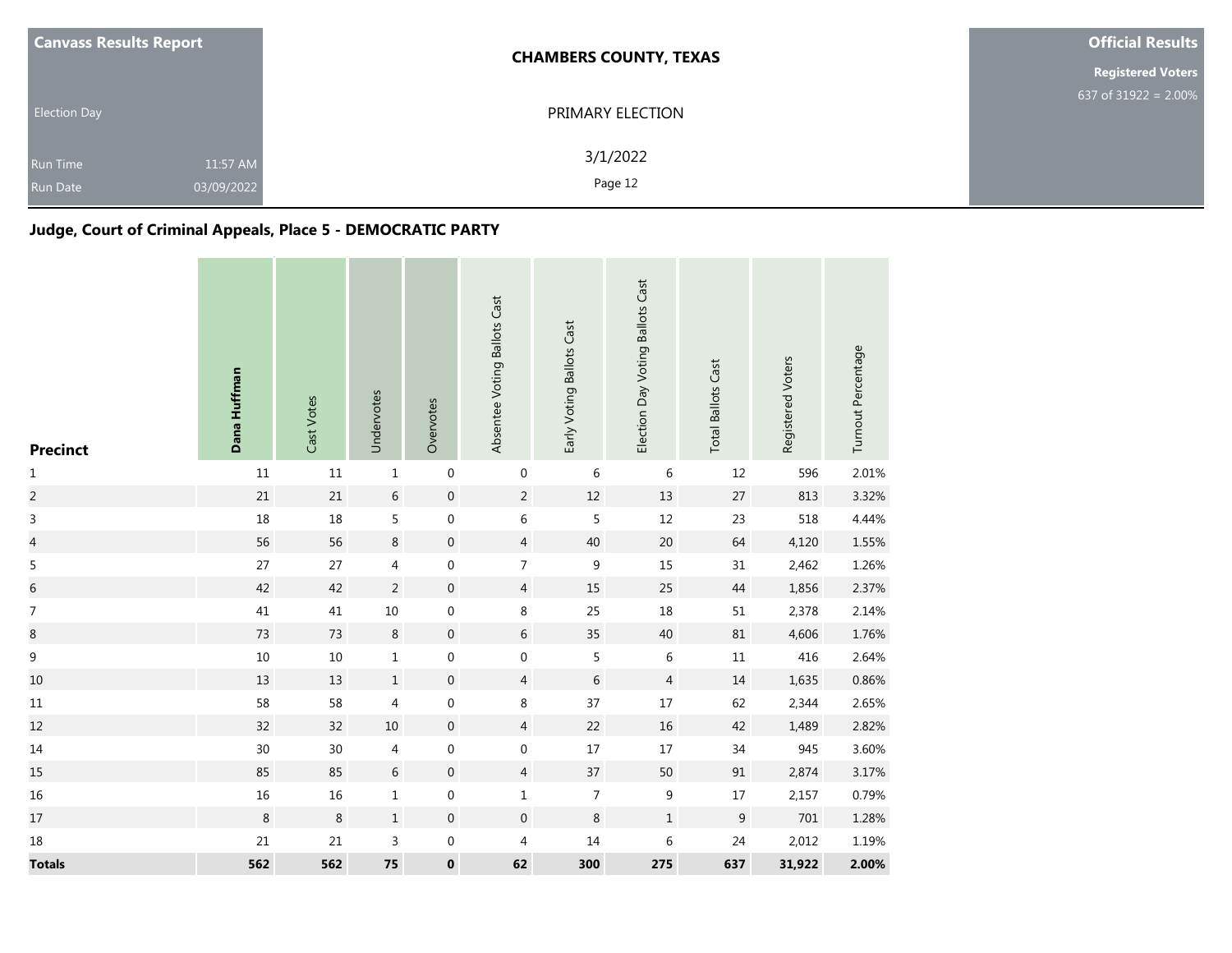| <b>Canvass Results Report</b> |                        | <b>CHAMBERS COUNTY, TEXAS</b> | <b>Official Results</b>  |
|-------------------------------|------------------------|-------------------------------|--------------------------|
|                               |                        |                               | <b>Registered Voters</b> |
| <b>Election Day</b>           |                        | PRIMARY ELECTION              | 637 of $31922 = 2.00\%$  |
| <b>Run Time</b><br>Run Date   | 11:57 AM<br>03/09/2022 | 3/1/2022<br>Page 13           |                          |

# **Judge, Court of Criminal Appeals, Place 6 - DEMOCRATIC PARTY**

| <b>Precinct</b>          | Robert Johnson | Cast Votes | Undervotes     | Overvotes        | Absentee Voting Ballots Cast | Early Voting Ballots Cast | Election Day Voting Ballots Cast | <b>Total Ballots Cast</b> | Registered Voters | Turnout Percentage |
|--------------------------|----------------|------------|----------------|------------------|------------------------------|---------------------------|----------------------------------|---------------------------|-------------------|--------------------|
| $1\,$                    | $11\,$         | $11\,$     | $\mathbf 1$    | $\boldsymbol{0}$ | $\boldsymbol{0}$             | 6                         | 6                                | $12\,$                    | 596               | 2.01%              |
| $\overline{c}$           | 19             | 19         | $\,8\,$        | $\boldsymbol{0}$ | $\overline{2}$               | 12                        | 13                               | 27                        | 813               | 3.32%              |
| 3                        | 19             | 19         | 4              | $\boldsymbol{0}$ | 6                            | 5                         | 12                               | 23                        | 518               | 4.44%              |
| $\overline{\mathcal{L}}$ | 55             | 55         | 9              | $\boldsymbol{0}$ | $\overline{4}$               | $40\,$                    | $20\,$                           | 64                        | 4,120             | 1.55%              |
| $\mathsf S$              | 27             | 27         | 4              | $\boldsymbol{0}$ | $\overline{7}$               | $\boldsymbol{9}$          | 15                               | 31                        | 2,462             | 1.26%              |
| $\,$ 6 $\,$              | 39             | 39         | 5              | $\boldsymbol{0}$ | $\overline{4}$               | 15                        | 25                               | $44\,$                    | 1,856             | 2.37%              |
| $\boldsymbol{7}$         | 41             | 41         | $10\,$         | $\boldsymbol{0}$ | 8                            | 25                        | 18                               | $51\,$                    | 2,378             | 2.14%              |
| $\bf 8$                  | 74             | $74\,$     | $\overline{7}$ | $\boldsymbol{0}$ | 6                            | 35                        | 40                               | $81\,$                    | 4,606             | 1.76%              |
| $\mathsf g$              | $\,8\,$        | $\,8\,$    | 3              | $\boldsymbol{0}$ | $\boldsymbol{0}$             | 5                         | 6                                | $11\,$                    | 416               | 2.64%              |
| 10                       | 13             | 13         | $\mathbf{1}$   | $\mathbf 0$      | $\overline{4}$               | $\,$ 6 $\,$               | $\overline{4}$                   | 14                        | 1,635             | 0.86%              |
| $11\,$                   | 59             | 59         | 3              | $\boldsymbol{0}$ | $\,8\,$                      | 37                        | $17\,$                           | 62                        | 2,344             | 2.65%              |
| 12                       | $31\,$         | 31         | $11\,$         | $\mathbf 0$      | $\overline{4}$               | 22                        | $16\,$                           | 42                        | 1,489             | 2.82%              |
| $14\,$                   | 31             | $31\,$     | 3              | $\boldsymbol{0}$ | 0                            | $17\,$                    | $17\,$                           | 34                        | 945               | 3.60%              |
| 15                       | 81             | 81         | $10\,$         | $\boldsymbol{0}$ | $\overline{4}$               | 37                        | 50                               | $91\,$                    | 2,874             | 3.17%              |
| 16                       | 16             | $16\,$     | $\mathbf{1}$   | $\boldsymbol{0}$ | $\mathbf 1$                  | $\overline{7}$            | $\boldsymbol{9}$                 | $17\,$                    | 2,157             | 0.79%              |
| 17                       | $\,8\,$        | $\,8\,$    | $\,1\,$        | $\boldsymbol{0}$ | $\boldsymbol{0}$             | $\,8\,$                   | $\mathbf 1$                      | $\mathsf 9$               | 701               | 1.28%              |
| $18\,$                   | 21             | 21         | 3              | $\boldsymbol{0}$ | 4                            | $14\,$                    | $\,$ 6 $\,$                      | 24                        | 2,012             | 1.19%              |
| <b>Totals</b>            | 553            | 553        | 84             | $\pmb{0}$        | 62                           | 300                       | 275                              | 637                       | 31,922            | 2.00%              |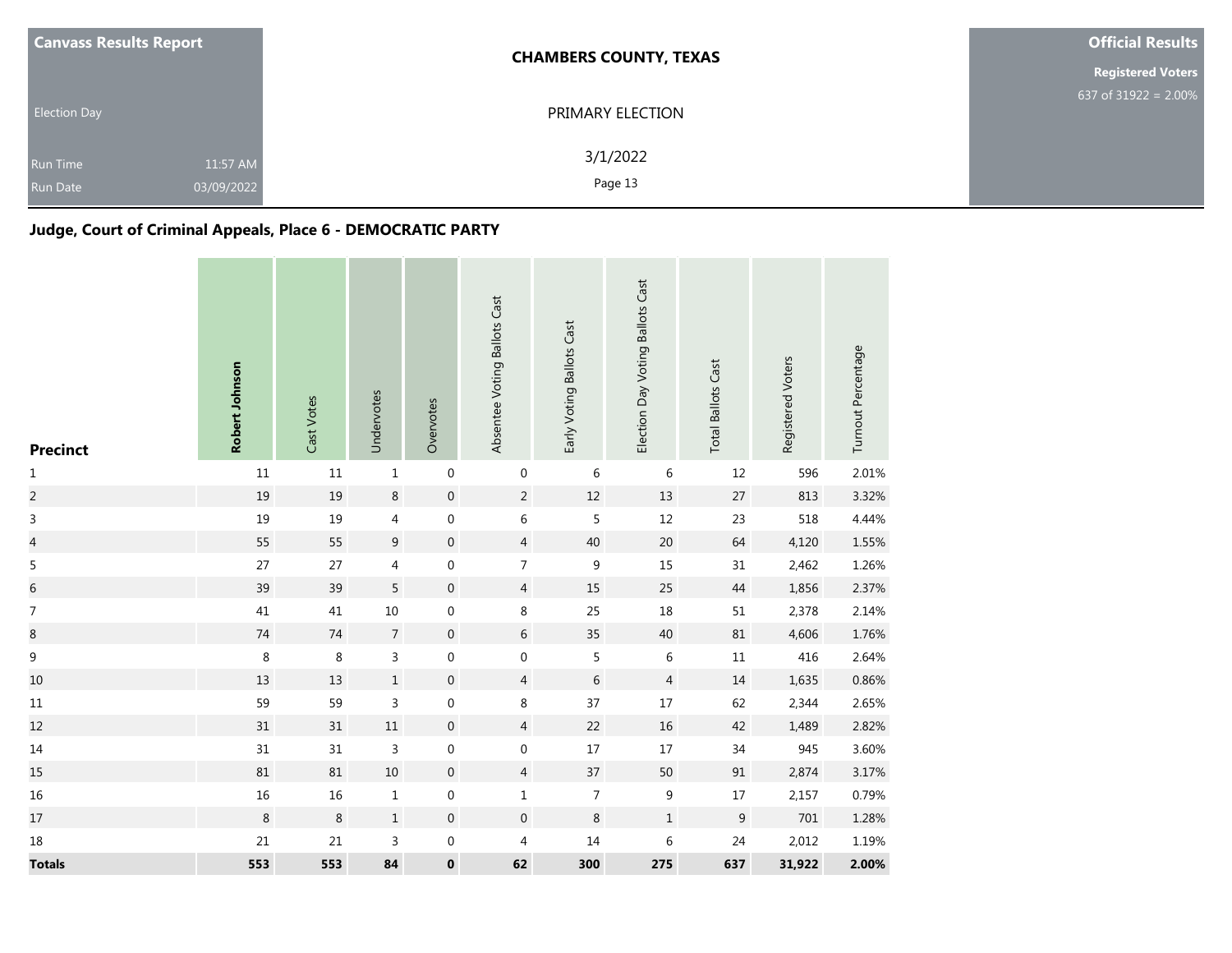| <b>Canvass Results Report</b>      |                        | <b>CHAMBERS COUNTY, TEXAS</b> | <b>Official Results</b>  |
|------------------------------------|------------------------|-------------------------------|--------------------------|
|                                    |                        |                               | <b>Registered Voters</b> |
| <b>Election Day</b>                |                        | PRIMARY ELECTION              | 637 of $31922 = 2.00\%$  |
| <b>Run Time</b><br><b>Run Date</b> | 11:57 AM<br>03/09/2022 | 3/1/2022<br>Page 14           |                          |

# **Member, State Board of Education, District No. 7 - DEMOCRATIC PARTY**

| <b>Precinct</b> | Dan Hochman | Cast Votes       | Undervotes     | Overvotes        | Absentee Voting Ballots Cast | Early Voting Ballots Cast | Election Day Voting Ballots Cast | <b>Total Ballots Cast</b> | Registered Voters | Turnout Percentage |
|-----------------|-------------|------------------|----------------|------------------|------------------------------|---------------------------|----------------------------------|---------------------------|-------------------|--------------------|
| $\mathbf 1$     | $11\,$      | $11\,$           | $\mathbf 1$    | $\boldsymbol{0}$ | $\boldsymbol{0}$             | 6                         | $\,6\,$                          | $12\,$                    | 596               | 2.01%              |
| $\overline{c}$  | 18          | 18               | 9              | $\boldsymbol{0}$ | $\overline{2}$               | $12\,$                    | $13$                             | $27\,$                    | 813               | 3.32%              |
| 3               | $18\,$      | 18               | 5              | $\boldsymbol{0}$ | 6                            | 5                         | $12\,$                           | 23                        | 518               | 4.44%              |
| $\overline{a}$  | 56          | 56               | 8              | $\boldsymbol{0}$ | $\overline{4}$               | 40                        | 20                               | 64                        | 4,120             | 1.55%              |
| $\sqrt{5}$      | 26          | 26               | 5              | $\boldsymbol{0}$ | 7                            | $\boldsymbol{9}$          | 15                               | $31\,$                    | 2,462             | 1.26%              |
| $\overline{6}$  | 39          | 39               | 5              | $\boldsymbol{0}$ | $\overline{4}$               | 15                        | 25                               | $44$                      | 1,856             | 2.37%              |
| $\overline{7}$  | 41          | $41\,$           | $10\,$         | $\boldsymbol{0}$ | $\,8\,$                      | 25                        | $18\,$                           | $51\,$                    | 2,378             | 2.14%              |
| $\bf 8$         | $72\,$      | 72               | 9              | $\boldsymbol{0}$ | 6                            | 35                        | 40                               | 81                        | 4,606             | 1.76%              |
| $\mathsf 9$     | $\mathsf g$ | $\boldsymbol{9}$ | $\overline{2}$ | $\boldsymbol{0}$ | $\mathbf 0$                  | 5                         | 6                                | $11\,$                    | 416               | 2.64%              |
| 10              | 13          | 13               | $\,1\,$        | $\boldsymbol{0}$ | $\overline{4}$               | $\,$ 6 $\,$               | $\overline{4}$                   | $14\,$                    | 1,635             | 0.86%              |
| 11              | 58          | 58               | 4              | $\boldsymbol{0}$ | $\,8\,$                      | 37                        | 17                               | 62                        | 2,344             | 2.65%              |
| 12              | 29          | 29               | $13\,$         | $\boldsymbol{0}$ | $\overline{4}$               | 22                        | $16\,$                           | 42                        | 1,489             | 2.82%              |
| $14\,$          | 29          | 29               | 5              | $\boldsymbol{0}$ | $\boldsymbol{0}$             | $17\,$                    | $17\,$                           | 34                        | 945               | 3.60%              |
| 15              | 84          | 84               | $\overline{7}$ | $\boldsymbol{0}$ | $\overline{4}$               | 37                        | 50                               | $\ensuremath{91}$         | 2,874             | 3.17%              |
| 16              | $16\,$      | 16               | $\mathbf 1$    | $\boldsymbol{0}$ | $\mathbf 1$                  | $\overline{7}$            | $\boldsymbol{9}$                 | $17\,$                    | 2,157             | 0.79%              |
| 17              | $\,8\,$     | $\,8\,$          | $\,1\,$        | $\boldsymbol{0}$ | $\boldsymbol{0}$             | $\,8\,$                   | $\,1\,$                          | $\mathsf 9$               | 701               | 1.28%              |
| 18              | 20          | 20               | 4              | 0                | 4                            | $14\,$                    | $\,6\,$                          | 24                        | 2,012             | 1.19%              |
| <b>Totals</b>   | 547         | 547              | 90             | 0                | 62                           | 300                       | 275                              | 637                       | 31,922            | 2.00%              |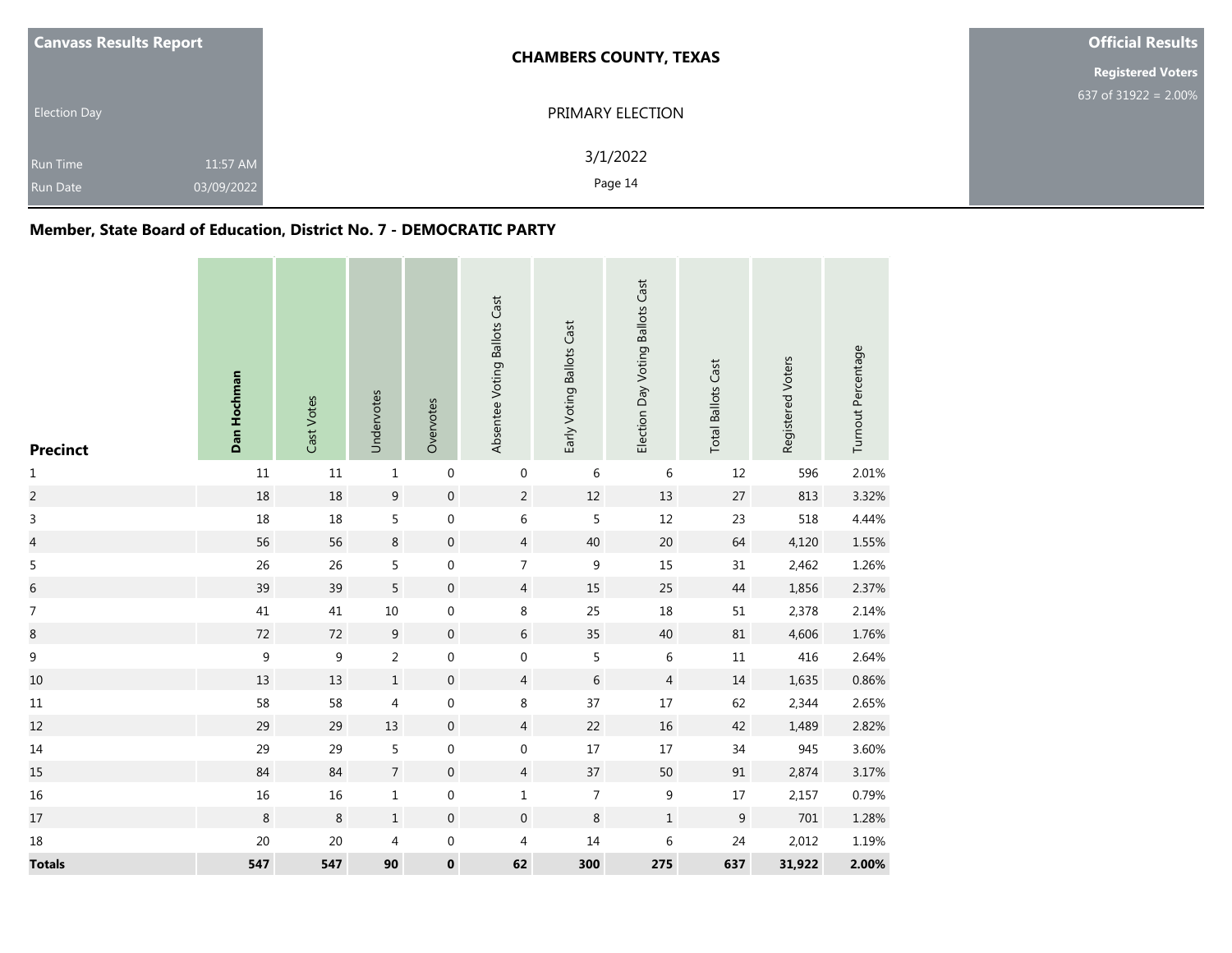| <b>Canvass Results Report</b> |            | <b>CHAMBERS COUNTY, TEXAS</b> | <b>Official Results</b>  |  |  |
|-------------------------------|------------|-------------------------------|--------------------------|--|--|
|                               |            |                               | <b>Registered Voters</b> |  |  |
|                               |            |                               | 637 of 31922 = $2.00\%$  |  |  |
| <b>Election Day</b>           |            | PRIMARY ELECTION              |                          |  |  |
|                               |            | 3/1/2022                      |                          |  |  |
| Run Time                      | 11:57 AM   |                               |                          |  |  |
| <b>Run Date</b>               | 03/09/2022 | Page 15                       |                          |  |  |

## **State Senator, District No. 4 - DEMOCRATIC PARTY**

| <b>Precinct</b>  | <b>Misty Bishop</b> | Cast Votes       | Undervotes       | Overvotes        | Absentee Voting Ballots Cast | Early Voting Ballots Cast | Election Day Voting Ballots Cast | <b>Total Ballots Cast</b> | Registered Voters | Turnout Percentage |
|------------------|---------------------|------------------|------------------|------------------|------------------------------|---------------------------|----------------------------------|---------------------------|-------------------|--------------------|
| $\mathbf 1$      | 12                  | 12               | $\boldsymbol{0}$ | $\boldsymbol{0}$ | $\boldsymbol{0}$             | 6                         | 6                                | $12\,$                    | 596               | 2.01%              |
| $\overline{2}$   | 22                  | 22               | 5                | $\mathbf 0$      | $\overline{2}$               | 12                        | 13                               | 27                        | 813               | 3.32%              |
| $\overline{3}$   | $20\,$              | $20\,$           | 3                | $\boldsymbol{0}$ | 6                            | 5                         | 12                               | 23                        | 518               | 4.44%              |
| $\overline{a}$   | 56                  | 56               | $\,8\,$          | $\boldsymbol{0}$ | $\overline{4}$               | 40                        | 20                               | 64                        | 4,120             | 1.55%              |
| $\sqrt{5}$       | 27                  | $27$             | $\overline{4}$   | 0                | $\overline{7}$               | 9                         | 15                               | 31                        | 2,462             | 1.26%              |
| $\overline{6}$   | 40                  | 40               | $\overline{4}$   | $\boldsymbol{0}$ | $\overline{4}$               | 15                        | 25                               | $44$                      | 1,856             | 2.37%              |
| $\boldsymbol{7}$ | 42                  | 42               | 9                | $\boldsymbol{0}$ | 8                            | 25                        | $18\,$                           | $51\,$                    | 2,378             | 2.14%              |
| $\bf 8$          | 73                  | 73               | $\,8\,$          | $\boldsymbol{0}$ | 6                            | 35                        | 40                               | $81\,$                    | 4,606             | 1.76%              |
| $\mathsf 9$      | $\boldsymbol{9}$    | $\boldsymbol{9}$ | $\overline{2}$   | $\boldsymbol{0}$ | $\boldsymbol{0}$             | 5                         | 6                                | $11\,$                    | 416               | 2.64%              |
| $10\,$           | 13                  | 13               | $\,1\,$          | $\boldsymbol{0}$ | $\overline{4}$               | $\,$ 6 $\,$               | $\overline{4}$                   | $14\,$                    | 1,635             | 0.86%              |
| $11\,$           | 59                  | 59               | $\mathsf{3}$     | $\boldsymbol{0}$ | 8                            | 37                        | $17\,$                           | 62                        | 2,344             | 2.65%              |
| 12               | 31                  | 31               | $11\,$           | $\boldsymbol{0}$ | $\overline{4}$               | 22                        | $16\,$                           | 42                        | 1,489             | 2.82%              |
| $14\,$           | $30\,$              | $30\,$           | $\overline{4}$   | 0                | 0                            | $17\,$                    | $17\,$                           | $34\,$                    | 945               | 3.60%              |
| 15               | 84                  | 84               | $\overline{7}$   | $\boldsymbol{0}$ | $\overline{4}$               | 37                        | 50                               | $91\,$                    | 2,874             | 3.17%              |
| 16               | $17\,$              | $17\,$           | $\boldsymbol{0}$ | $\boldsymbol{0}$ | $\mathbf{1}$                 | $\overline{7}$            | $\boldsymbol{9}$                 | $17\,$                    | 2,157             | 0.79%              |
| $17\,$           | $\,8\,$             | $\,8\,$          | $\,1\,$          | $\boldsymbol{0}$ | $\boldsymbol{0}$             | 8                         | $\mathbf 1$                      | $\boldsymbol{9}$          | $701\,$           | 1.28%              |
| 18               | 21                  | 21               | 3                | $\boldsymbol{0}$ | 4                            | 14                        | $\sqrt{6}$                       | 24                        | 2,012             | 1.19%              |
| <b>Totals</b>    | 564                 | 564              | 73               | $\pmb{0}$        | 62                           | 300                       | 275                              | 637                       | 31,922            | 2.00%              |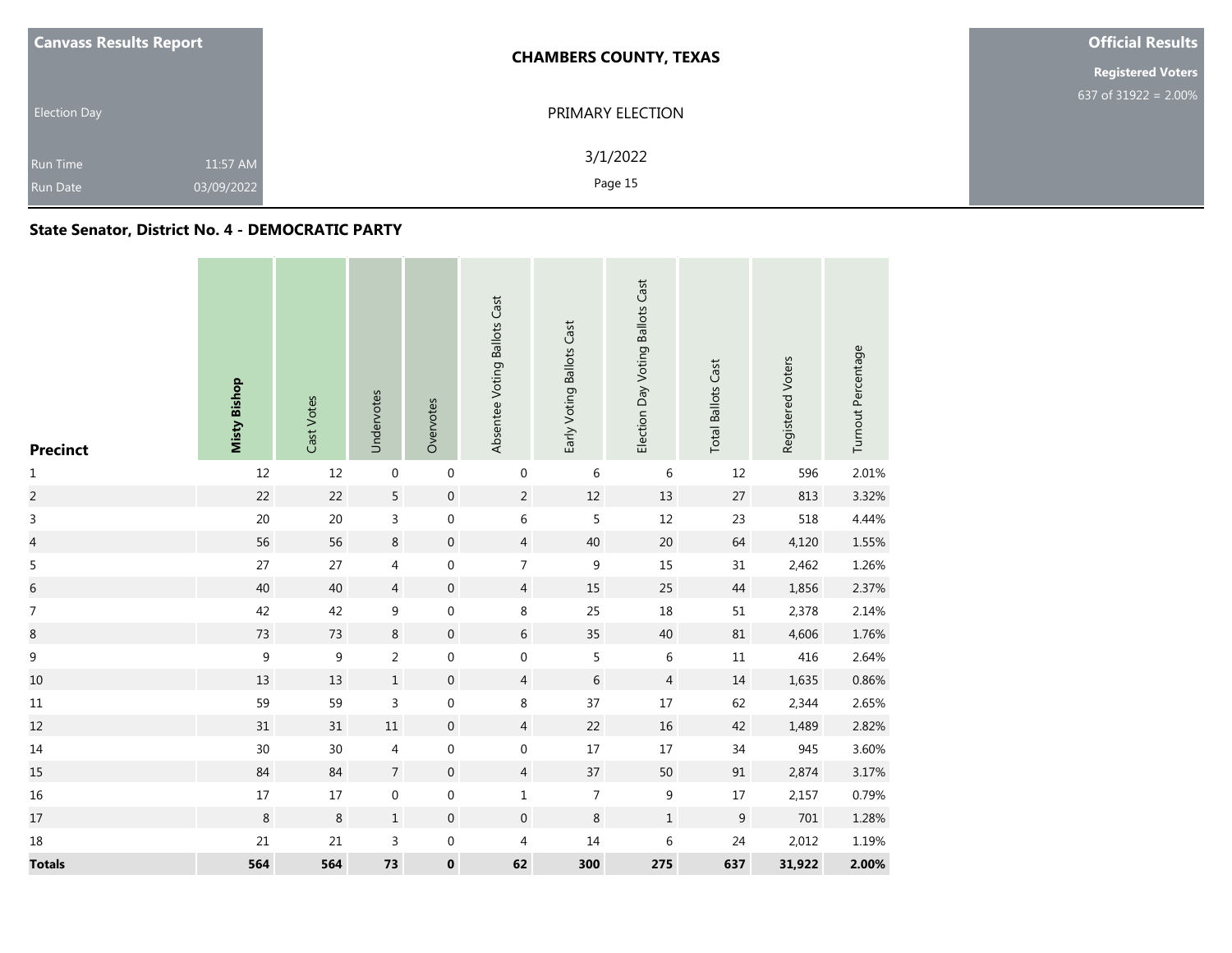| <b>Canvass Results Report</b> |                        | <b>CHAMBERS COUNTY, TEXAS</b> | <b>Official Results</b>  |  |  |
|-------------------------------|------------------------|-------------------------------|--------------------------|--|--|
|                               |                        |                               | <b>Registered Voters</b> |  |  |
| <b>Election Day</b>           |                        | PRIMARY ELECTION              | 637 of $31922 = 2.00\%$  |  |  |
| Run Time<br><b>Run Date</b>   | 11:57 AM<br>03/09/2022 | 3/1/2022<br>Page 16           |                          |  |  |

# **State Representative, District No. 23 - DEMOCRATIC PARTY**

| <b>Precinct</b> | Keith G. Henry | Cast Votes  | Undervotes     | Overvotes        | Absentee Voting Ballots Cast | Early Voting Ballots Cast | Election Day Voting Ballots Cast | <b>Total Ballots Cast</b> | Registered Voters | Turnout Percentage |
|-----------------|----------------|-------------|----------------|------------------|------------------------------|---------------------------|----------------------------------|---------------------------|-------------------|--------------------|
| $\mathbf 1$     | $11\,$         | $11\,$      | $\mathbf 1$    | $\,0\,$          | 0                            | $\,$ 6 $\,$               | $\,$ 6 $\,$                      | 12                        | 596               | 2.01%              |
| $\overline{c}$  | $21\,$         | $21\,$      | $\sqrt{6}$     | $\mathbf 0$      | $\overline{2}$               | $12\,$                    | $13\,$                           | $27\,$                    | 813               | 3.32%              |
| 3               | 20             | $20\,$      | 3              | $\boldsymbol{0}$ | 6                            | 5                         | $12\,$                           | 23                        | 518               | 4.44%              |
| $\overline{a}$  | 56             | 56          | 8              | $\,0\,$          | $\overline{4}$               | 40                        | 20                               | 64                        | 4,120             | 1.55%              |
| $\sqrt{5}$      | 27             | 27          | $\overline{4}$ | $\,0\,$          | $\overline{7}$               | $\boldsymbol{9}$          | 15                               | 31                        | 2,462             | 1.26%              |
| $\,$ 6 $\,$     | 39             | 39          | 5              | $\boldsymbol{0}$ | $\overline{4}$               | 15                        | 25                               | $44\,$                    | 1,856             | 2.37%              |
| $\overline{7}$  | 40             | 40          | $11\,$         | $\boldsymbol{0}$ | 8                            | 25                        | 18                               | $51\,$                    | 2,378             | 2.14%              |
| $\bf 8$         | $74\,$         | $74\,$      | $\overline{7}$ | $\boldsymbol{0}$ | 6                            | 35                        | 40                               | $81\,$                    | 4,606             | 1.76%              |
| $\overline{9}$  | $\mathsf 9$    | $\mathsf 9$ | $\overline{2}$ | $\pmb{0}$        | $\mathbf 0$                  | 5                         | $\,6\,$                          | $11\,$                    | 416               | 2.64%              |
| 10              | 13             | 13          | $1\,$          | $\boldsymbol{0}$ | $\overline{4}$               | $\,$ 6 $\,$               | $\sqrt{4}$                       | $14\,$                    | 1,635             | 0.86%              |
| 11              | 58             | 58          | 4              | $\boldsymbol{0}$ | 8                            | 37                        | 17                               | 62                        | 2,344             | 2.65%              |
| 12              | $31\,$         | $31\,$      | $11\,$         | $\mathbf 0$      | $\overline{4}$               | 22                        | $16\,$                           | 42                        | 1,489             | 2.82%              |
| $14\,$          | 29             | 29          | $5\phantom{a}$ | $\boldsymbol{0}$ | 0                            | $17\,$                    | $17\,$                           | 34                        | 945               | 3.60%              |
| 15              | 84             | 84          | $\overline{7}$ | $\boldsymbol{0}$ | $\overline{4}$               | 37                        | 50                               | $91\,$                    | 2,874             | 3.17%              |
| 16              | $16\,$         | $16\,$      | $\mathbf{1}$   | $\boldsymbol{0}$ | $\mathbf{1}$                 | $\overline{7}$            | $\boldsymbol{9}$                 | $17\,$                    | 2,157             | 0.79%              |
| $17\,$          | $\,8\,$        | $\,8\,$     | $\,1\,$        | $\boldsymbol{0}$ | $\boldsymbol{0}$             | $\,8\,$                   | $\,1\,$                          | $\boldsymbol{9}$          | $701\,$           | 1.28%              |
| 18              | 21             | 21          | $\mathsf{3}$   | $\boldsymbol{0}$ | 4                            | $14\,$                    | $\,$ 6 $\,$                      | 24                        | 2,012             | 1.19%              |
| <b>Totals</b>   | 557            | 557         | 80             | $\pmb{0}$        | 62                           | 300                       | 275                              | 637                       | 31,922            | 2.00%              |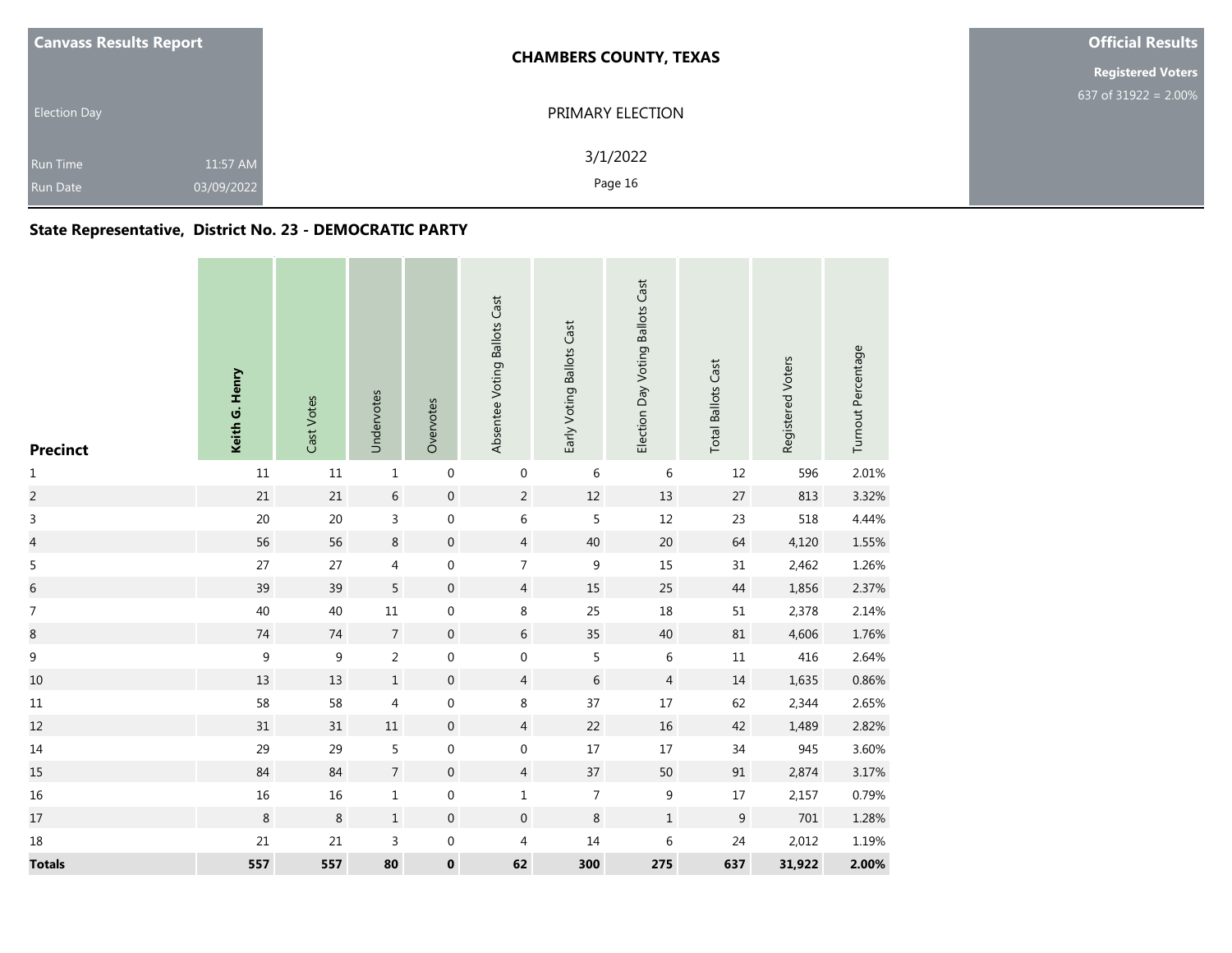| <b>Canvass Results Report</b>      |                        | <b>CHAMBERS COUNTY, TEXAS</b> | <b>Official Results</b>  |
|------------------------------------|------------------------|-------------------------------|--------------------------|
|                                    |                        |                               | <b>Registered Voters</b> |
| <b>Election Day</b>                |                        | PRIMARY ELECTION              | 637 of 31922 = $2.00\%$  |
| <b>Run Time</b><br><b>Run Date</b> | 11:57 AM<br>03/09/2022 | 3/1/2022<br>Page 17           |                          |

# **Chief Justice, 1st Court of Appeals District - DEMOCRATIC PARTY**

| <b>Precinct</b> | Julie Countiss | Cast Votes | Undervotes     | Overvotes        | Absentee Voting Ballots Cast | Early Voting Ballots Cast | Election Day Voting Ballots Cast | <b>Total Ballots Cast</b> | Registered Voters | Turnout Percentage |
|-----------------|----------------|------------|----------------|------------------|------------------------------|---------------------------|----------------------------------|---------------------------|-------------------|--------------------|
| $\mathbf{1}$    | $11\,$         | $11\,$     | $\mathbf 1$    | $\boldsymbol{0}$ | $\boldsymbol{0}$             | $\,$ 6 $\,$               | $\,$ 6 $\,$                      | 12                        | 596               | 2.01%              |
| $\overline{c}$  | 20             | 20         | $\overline{7}$ | $\boldsymbol{0}$ | $\overline{2}$               | $12\,$                    | 13                               | 27                        | 813               | 3.32%              |
| 3               | $20\,$         | 20         | $\mathsf{3}$   | $\boldsymbol{0}$ | 6                            | 5                         | $12\,$                           | 23                        | 518               | 4.44%              |
| $\overline{a}$  | 56             | 56         | $\bf 8$        | $\boldsymbol{0}$ | $\overline{4}$               | 40                        | 20                               | 64                        | 4,120             | 1.55%              |
| 5               | 27             | 27         | 4              | $\boldsymbol{0}$ | $\overline{7}$               | $\boldsymbol{9}$          | 15                               | 31                        | 2,462             | 1.26%              |
| $\,$ 6 $\,$     | 40             | 40         | $\overline{4}$ | $\boldsymbol{0}$ | $\overline{4}$               | 15                        | 25                               | 44                        | 1,856             | 2.37%              |
| 7               | 41             | 41         | $10\,$         | $\boldsymbol{0}$ | $\,8\,$                      | 25                        | $18\,$                           | 51                        | 2,378             | 2.14%              |
| $\bf 8$         | $74\,$         | $74\,$     | $\overline{7}$ | $\boldsymbol{0}$ | 6                            | 35                        | $40\,$                           | $81\,$                    | 4,606             | 1.76%              |
| $\mathsf 9$     | $\mathsf g$    | $9\,$      | $\overline{a}$ | $\boldsymbol{0}$ | $\mathbf 0$                  | 5                         | $\,6\,$                          | $11\,$                    | 416               | 2.64%              |
| 10              | 13             | 13         | $\mathbf{1}$   | $\boldsymbol{0}$ | $\overline{4}$               | $\,$ 6 $\,$               | $\overline{4}$                   | 14                        | 1,635             | 0.86%              |
| $11\,$          | 57             | 57         | 5              | $\boldsymbol{0}$ | $\,8\,$                      | 37                        | $17\,$                           | 62                        | 2,344             | 2.65%              |
| 12              | $30\,$         | $30\,$     | $12\,$         | $\boldsymbol{0}$ | $\overline{4}$               | 22                        | $16\,$                           | 42                        | 1,489             | 2.82%              |
| 14              | 30             | 30         | 4              | 0                | $\boldsymbol{0}$             | $17\,$                    | $17\,$                           | 34                        | 945               | 3.60%              |
| 15              | 85             | 85         | $6\,$          | $\boldsymbol{0}$ | $\overline{4}$               | 37                        | 50                               | 91                        | 2,874             | 3.17%              |
| $16\,$          | $16\,$         | $16\,$     | $\mathbf 1$    | $\boldsymbol{0}$ | $\mathbf 1$                  | $\overline{7}$            | $\boldsymbol{9}$                 | $17\,$                    | 2,157             | 0.79%              |
| 17              | $\,8\,$        | 8          | $\,1\,$        | $\boldsymbol{0}$ | $\boldsymbol{0}$             | $\,8\,$                   | $\mathbf 1$                      | $\boldsymbol{9}$          | 701               | 1.28%              |
| $18\,$          | 22             | 22         | $\overline{2}$ | 0                | 4                            | $14\,$                    | $\,$ 6 $\,$                      | 24                        | 2,012             | 1.19%              |
| <b>Totals</b>   | 559            | 559        | 78             | $\pmb{0}$        | 62                           | 300                       | 275                              | 637                       | 31,922            | 2.00%              |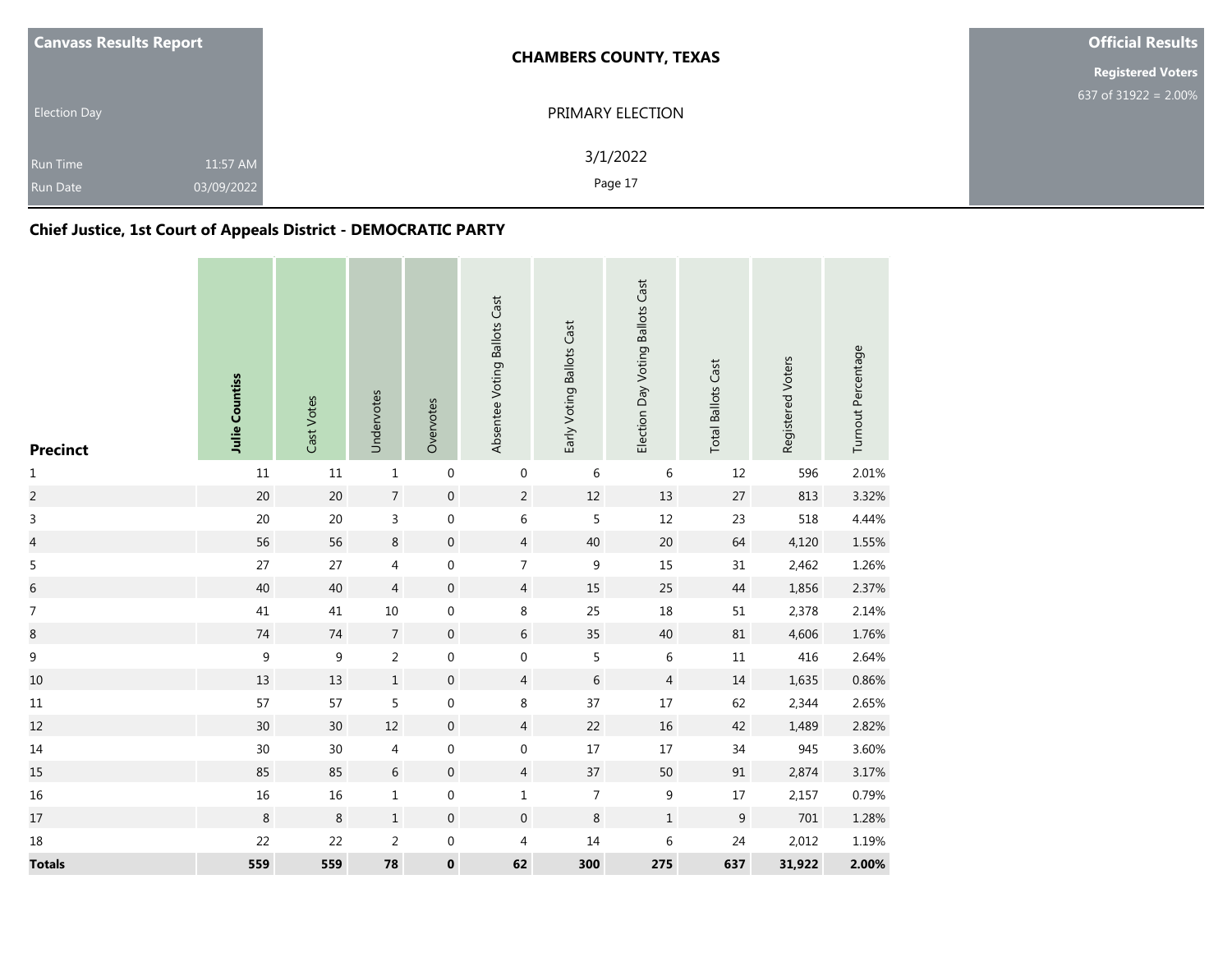| <b>Canvass Results Report</b> |                        | <b>CHAMBERS COUNTY, TEXAS</b> | <b>Official Results</b>  |
|-------------------------------|------------------------|-------------------------------|--------------------------|
|                               |                        |                               | <b>Registered Voters</b> |
| <b>Election Day</b>           |                        | PRIMARY ELECTION              | 637 of 31922 = $2.00\%$  |
| <b>Run Time</b><br>Run Date   | 11:57 AM<br>03/09/2022 | 3/1/2022<br>Page 18           |                          |

# **Justice, 1st Court of Appeals District, Place No. 4 - DEMOCRATIC PARTY**

| <b>Precinct</b>          | <b>Mike Engelhart</b> | Cast Votes | Undervotes     | Overvotes        | Absentee Voting Ballots Cast | Early Voting Ballots Cast | Election Day Voting Ballots Cast | <b>Total Ballots Cast</b> | Registered Voters | Turnout Percentage |
|--------------------------|-----------------------|------------|----------------|------------------|------------------------------|---------------------------|----------------------------------|---------------------------|-------------------|--------------------|
| $\mathbf{1}$             | 11                    | $11\,$     | $\mathbf 1$    | $\boldsymbol{0}$ | $\boldsymbol{0}$             | $\,$ 6 $\,$               | 6                                | 12                        | 596               | 2.01%              |
| $\overline{c}$           | 23                    | 23         | $\overline{4}$ | $\,0\,$          | $\overline{2}$               | $12\,$                    | 13                               | 27                        | 813               | 3.32%              |
| 3                        | $20\,$                | $20\,$     | 3              | $\boldsymbol{0}$ | 6                            | 5                         | $12\,$                           | 23                        | 518               | 4.44%              |
| $\overline{\mathcal{L}}$ | 55                    | 55         | 9              | $\boldsymbol{0}$ | $\overline{4}$               | 40                        | $20\,$                           | 64                        | 4,120             | 1.55%              |
| 5                        | 27                    | 27         | 4              | $\boldsymbol{0}$ | $\overline{7}$               | $\boldsymbol{9}$          | 15                               | 31                        | 2,462             | 1.26%              |
| $\,$ 6 $\,$              | 40                    | 40         | $\overline{4}$ | $\boldsymbol{0}$ | $\overline{4}$               | 15                        | 25                               | $44\,$                    | 1,856             | 2.37%              |
| $\boldsymbol{7}$         | 39                    | 39         | $12\,$         | $\boldsymbol{0}$ | $\,8\,$                      | 25                        | 18                               | 51                        | 2,378             | 2.14%              |
| $\bf 8$                  | $75\,$                | 75         | $\,$ 6 $\,$    | $\boldsymbol{0}$ | 6                            | 35                        | 40                               | 81                        | 4,606             | 1.76%              |
| $\mathsf 9$              | $\mathsf 9$           | 9          | $\overline{a}$ | $\boldsymbol{0}$ | $\mathbf 0$                  | 5                         | $\,6\,$                          | $11\,$                    | 416               | 2.64%              |
| $10\,$                   | 13                    | 13         | $\mathbf{1}$   | $\boldsymbol{0}$ | $\overline{4}$               | $\,$ 6 $\,$               | $\overline{4}$                   | 14                        | 1,635             | 0.86%              |
| $11\,$                   | 57                    | 57         | 5              | $\boldsymbol{0}$ | 8                            | 37                        | $17\,$                           | 62                        | 2,344             | 2.65%              |
| 12                       | $30\,$                | $30\,$     | $12\,$         | $\boldsymbol{0}$ | $\overline{4}$               | 22                        | $16\,$                           | 42                        | 1,489             | 2.82%              |
| 14                       | 29                    | 29         | 5              | $\boldsymbol{0}$ | $\boldsymbol{0}$             | 17                        | $17\,$                           | 34                        | 945               | 3.60%              |
| 15                       | 84                    | 84         | $\overline{7}$ | $\boldsymbol{0}$ | $\overline{4}$               | 37                        | 50                               | 91                        | 2,874             | 3.17%              |
| 16                       | $16\,$                | $16\,$     | $\mathbf{1}$   | $\boldsymbol{0}$ | $\mathbf 1$                  | $\overline{7}$            | $\boldsymbol{9}$                 | $17\,$                    | 2,157             | 0.79%              |
| 17                       | $\,8\,$               | $\,8\,$    | $\,1\,$        | $\boldsymbol{0}$ | $\boldsymbol{0}$             | $\,8\,$                   | $\,1$                            | $\boldsymbol{9}$          | 701               | 1.28%              |
| $18\,$                   | 22                    | 22         | $\overline{2}$ | 0                | 4                            | $14\,$                    | 6                                | 24                        | 2,012             | 1.19%              |
| <b>Totals</b>            | 558                   | 558        | 79             | $\pmb{0}$        | 62                           | 300                       | 275                              | 637                       | 31,922            | 2.00%              |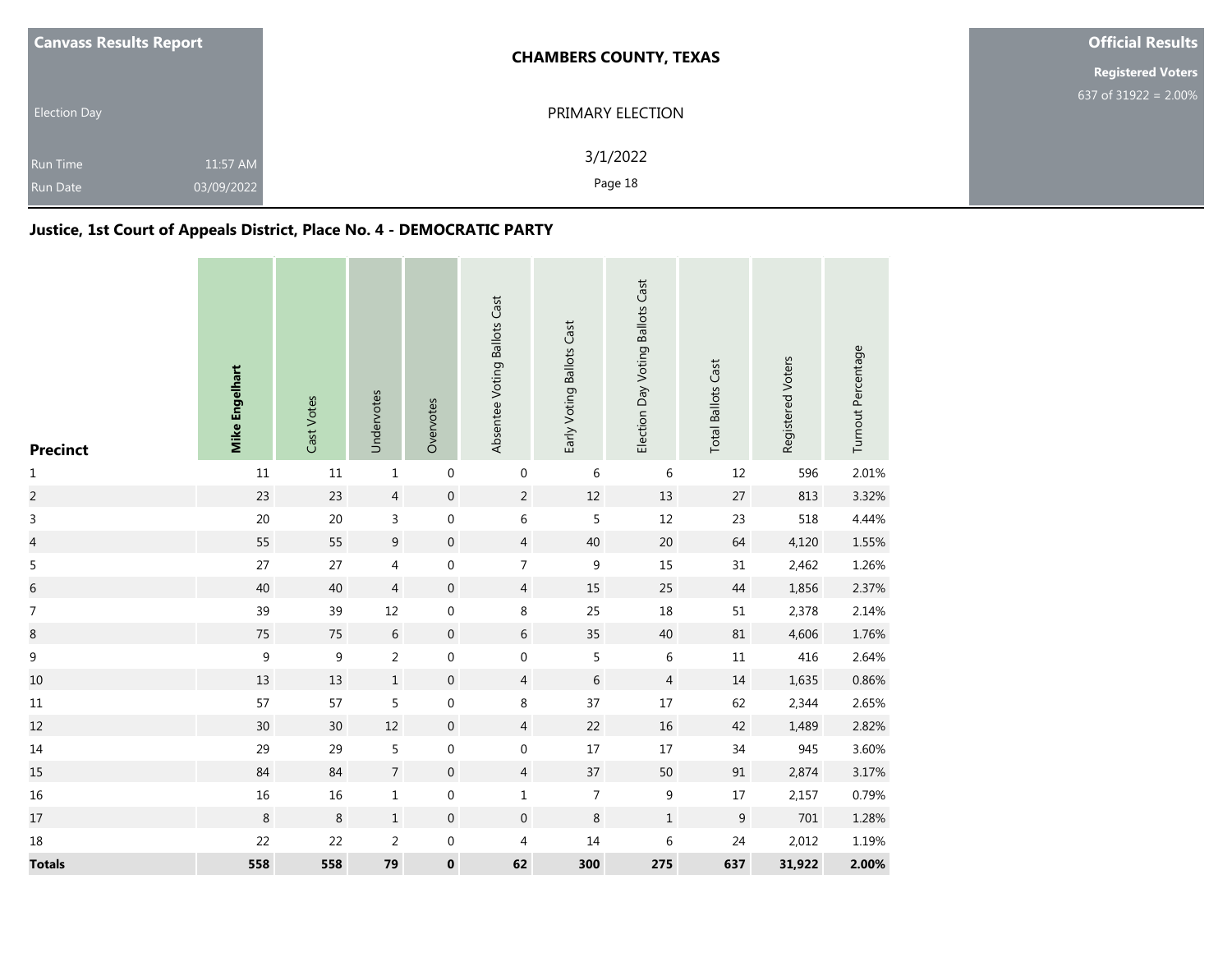| <b>Canvass Results Report</b>      |                        | <b>CHAMBERS COUNTY, TEXAS</b> | <b>Official Results</b>  |
|------------------------------------|------------------------|-------------------------------|--------------------------|
|                                    |                        |                               | <b>Registered Voters</b> |
| <b>Election Day</b>                |                        | PRIMARY ELECTION              | 637 of $31922 = 2.00\%$  |
| <b>Run Time</b><br><b>Run Date</b> | 11:57 AM<br>03/09/2022 | 3/1/2022<br>Page 19           |                          |

# **Justice, 14th Court of Appeals District, Place No. 2 - DEMOCRATIC PARTY**

| <b>Precinct</b>          | Cheri C Thomas   | Kyle Carter      | Cast Votes     | Undervotes       | Overvotes        | Absentee Voting Ballots Cast | Early Voting Ballots Cast | Election Day Voting Ballots Cast | <b>Total Ballots Cast</b> | Registered Voters | Turnout Percentage |
|--------------------------|------------------|------------------|----------------|------------------|------------------|------------------------------|---------------------------|----------------------------------|---------------------------|-------------------|--------------------|
| $\mathbf 1$              | $\overline{7}$   | $\overline{4}$   | $11\,$         | $\mathbf 1$      | $\boldsymbol{0}$ | $\boldsymbol{0}$             | $\,6\,$                   | 6                                | 12                        | 596               | 2.01%              |
| $\overline{c}$           | 16               | $11\,$           | $27$           | $\boldsymbol{0}$ | $\boldsymbol{0}$ | $\overline{2}$               | $12\,$                    | 13                               | $27$                      | 813               | 3.32%              |
| $\mathsf 3$              | $11\,$           | $\boldsymbol{9}$ | $20\,$         | $\mathsf{3}$     | $\boldsymbol{0}$ | 6                            | 5                         | $12\,$                           | 23                        | 518               | 4.44%              |
| $\overline{a}$           | 43               | 16               | 59             | 5                | $\mathbf 0$      | $\overline{4}$               | 40                        | $20\,$                           | 64                        | 4,120             | 1.55%              |
| 5                        | $18\,$           | $\boldsymbol{9}$ | $27$           | 4                | 0                | $\overline{7}$               | $\boldsymbol{9}$          | $15\,$                           | 31                        | 2,462             | 1.26%              |
| $\overline{6}$           | $30\,$           | $11\,$           | 41             | $\overline{3}$   | $\boldsymbol{0}$ | $\overline{4}$               | 15                        | 25                               | $44\,$                    | 1,856             | 2.37%              |
| $\overline{\mathcal{I}}$ | $27$             | 15               | 42             | $\mathsf 9$      | $\boldsymbol{0}$ | $\,8\,$                      | 25                        | 18                               | 51                        | 2,378             | 2.14%              |
| 8                        | 54               | $19\,$           | 73             | $\,8\,$          | $\mathbf 0$      | $\sqrt{6}$                   | 35                        | $40\,$                           | 81                        | 4,606             | 1.76%              |
| $\boldsymbol{9}$         | 5                | 4                | 9              | $\overline{2}$   | 0                | $\boldsymbol{0}$             | $\sqrt{5}$                | $\,$ 6 $\,$                      | $11\,$                    | 416               | 2.64%              |
| $10\,$                   | 8                | $5\phantom{a}$   | 13             | $\mathbf 1$      | $\boldsymbol{0}$ | $\overline{4}$               | $\,$ 6 $\,$               | $\overline{4}$                   | $14\,$                    | 1,635             | 0.86%              |
| $11\,$                   | 47               | $12\,$           | 59             | $\overline{3}$   | $\boldsymbol{0}$ | $\,8\,$                      | 37                        | $17\,$                           | 62                        | 2,344             | 2.65%              |
| 12                       | $21\,$           | 13               | $34$           | $\,8\,$          | $\pmb{0}$        | $\overline{4}$               | 22                        | $16\,$                           | 42                        | 1,489             | 2.82%              |
| $14\,$                   | 24               | $\,8\,$          | 32             | $\overline{2}$   | $\boldsymbol{0}$ | $\boldsymbol{0}$             | $17\,$                    | $17\,$                           | $34\,$                    | 945               | 3.60%              |
| 15                       | 62               | 24               | 86             | 5                | $\mathbf 0$      | $\overline{4}$               | 37                        | 50                               | 91                        | 2,874             | 3.17%              |
| $16\,$                   | $\boldsymbol{9}$ | 5                | $14\,$         | $\mathsf 3$      | 0                | $\mathbf{1}$                 | $\boldsymbol{7}$          | 9                                | 17                        | 2,157             | 0.79%              |
| $17\,$                   | $6\,$            | $\overline{3}$   | $\overline{9}$ | $\boldsymbol{0}$ | $\boldsymbol{0}$ | $\mathbf 0$                  | $\,8\,$                   | $\,1$                            | $\boldsymbol{9}$          | 701               | 1.28%              |
| $18\,$                   | 18               | $\overline{4}$   | 22             | $\overline{2}$   | $\boldsymbol{0}$ | 4                            | $14\,$                    | $\,6\,$                          | 24                        | 2,012             | 1.19%              |
| <b>Totals</b>            | 406              | 172              | 578            | 59               | $\pmb{0}$        | 62                           | 300                       | 275                              | 637                       | 31,922            | 2.00%              |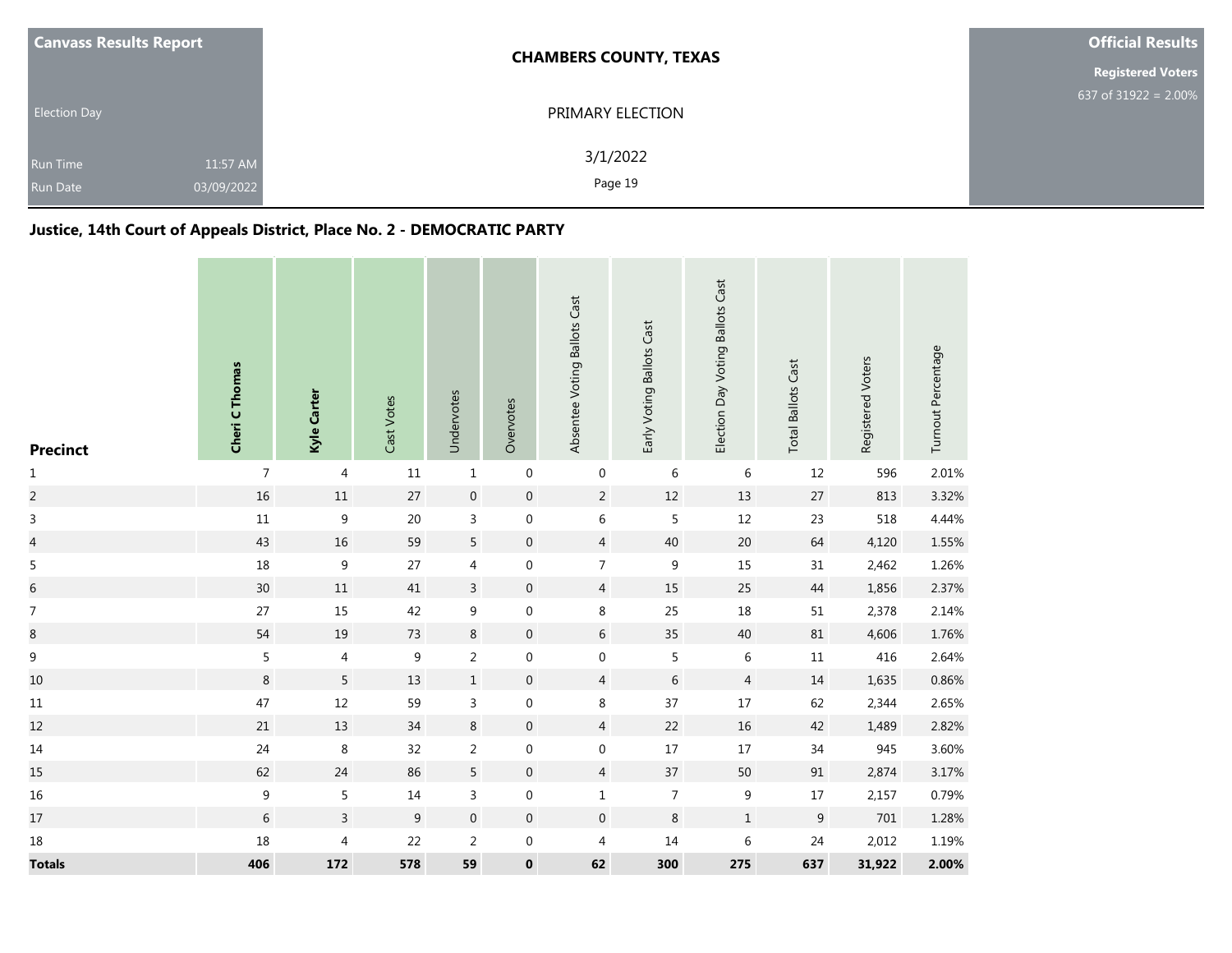| <b>Canvass Results Report</b>      |                        | <b>CHAMBERS COUNTY, TEXAS</b> | <b>Official Results</b>  |
|------------------------------------|------------------------|-------------------------------|--------------------------|
|                                    |                        |                               | <b>Registered Voters</b> |
| <b>Election Day</b>                |                        | PRIMARY ELECTION              | 637 of $31922 = 2.00\%$  |
| <b>Run Time</b><br><b>Run Date</b> | 11:57 AM<br>03/09/2022 | 3/1/2022<br>Page 20           |                          |

# **Justice, 14th Court of Appeals District, Place No. 9 - DEMOCRATIC PARTY**

| <b>Precinct</b>          | William Demond   | Chris Conrad     | Cast Votes     | Undervotes       | Overvotes        | Absentee Voting Ballots Cast | Early Voting Ballots Cast | Election Day Voting Ballots Cast | <b>Total Ballots Cast</b> | Registered Voters | Turnout Percentage |
|--------------------------|------------------|------------------|----------------|------------------|------------------|------------------------------|---------------------------|----------------------------------|---------------------------|-------------------|--------------------|
| $\mathbf 1$              | $\,8\,$          | $\overline{3}$   | $11\,$         | $\mathbf 1$      | $\boldsymbol{0}$ | $\boldsymbol{0}$             | 6                         | 6                                | 12                        | 596               | 2.01%              |
| $\overline{c}$           | $\boldsymbol{9}$ | 15               | 24             | $\overline{3}$   | $\boldsymbol{0}$ | $\overline{2}$               | $12\,$                    | 13                               | 27                        | 813               | 3.32%              |
| $\mathsf 3$              | $12\,$           | $\,8\,$          | $20\,$         | $\mathsf 3$      | $\boldsymbol{0}$ | $\,$ 6 $\,$                  | 5                         | $12\,$                           | 23                        | 518               | 4.44%              |
| $\overline{a}$           | 35               | 22               | 57             | $\boldsymbol{7}$ | $\mathbf 0$      | $\overline{4}$               | $40\,$                    | 20                               | 64                        | 4,120             | 1.55%              |
| 5                        | $12\,$           | $15\,$           | 27             | 4                | 0                | $\overline{7}$               | $\boldsymbol{9}$          | $15\,$                           | 31                        | 2,462             | 1.26%              |
| $\overline{6}$           | 22               | $19\,$           | 41             | $\overline{3}$   | $\boldsymbol{0}$ | $\overline{4}$               | 15                        | 25                               | 44                        | 1,856             | 2.37%              |
| $\overline{\mathcal{I}}$ | 24               | $18\,$           | 42             | $\boldsymbol{9}$ | $\boldsymbol{0}$ | $\,8\,$                      | 25                        | $18\,$                           | 51                        | 2,378             | 2.14%              |
| 8                        | 45               | 25               | $70\,$         | $11\,$           | $\mathbf 0$      | $\,$ 6 $\,$                  | 35                        | $40\,$                           | 81                        | 4,606             | 1.76%              |
| $\boldsymbol{9}$         | $\mathbf 1$      | $\,8\,$          | 9              | $\sqrt{2}$       | 0                | $\boldsymbol{0}$             | 5                         | 6                                | $11\,$                    | 416               | 2.64%              |
| $10\,$                   | 12               | $\mathbf{1}$     | 13             | $\,1$            | $\mathbf 0$      | $\overline{4}$               | $\,$ 6 $\,$               | 4                                | $14\,$                    | 1,635             | 0.86%              |
| $11\,$                   | 34               | 25               | 59             | $\overline{3}$   | $\boldsymbol{0}$ | 8                            | 37                        | $17\,$                           | 62                        | 2,344             | 2.65%              |
| 12                       | 18               | 15               | 33             | $\boldsymbol{9}$ | $\mathbf 0$      | $\overline{4}$               | 22                        | 16                               | 42                        | 1,489             | 2.82%              |
| $14\,$                   | $18\,$           | 15               | 33             | $\mathbf 1$      | 0                | $\boldsymbol{0}$             | $17\,$                    | $17\,$                           | 34                        | 945               | 3.60%              |
| 15                       | 56               | $30\,$           | 86             | 5                | $\mathbf 0$      | $\overline{4}$               | 37                        | 50                               | $91\,$                    | 2,874             | 3.17%              |
| 16                       | $\,8\,$          | 6                | $14\,$         | $\mathsf 3$      | 0                | $\mathbf 1$                  | $\overline{7}$            | 9                                | 17                        | 2,157             | 0.79%              |
| $17\,$                   | $\overline{4}$   | 5                | $\overline{9}$ | $\boldsymbol{0}$ | $\boldsymbol{0}$ | $\boldsymbol{0}$             | $\,8\,$                   | $\mathbf 1$                      | $\mathsf 9$               | 701               | 1.28%              |
| $18\,$                   | $11\,$           | $\boldsymbol{9}$ | $20\,$         | $\overline{4}$   | 0                | 4                            | $14\,$                    | $\,$ 6 $\,$                      | 24                        | 2,012             | 1.19%              |
| <b>Totals</b>            | 329              | 239              | 568            | 69               | $\pmb{0}$        | 62                           | 300                       | 275                              | 637                       | 31,922            | 2.00%              |